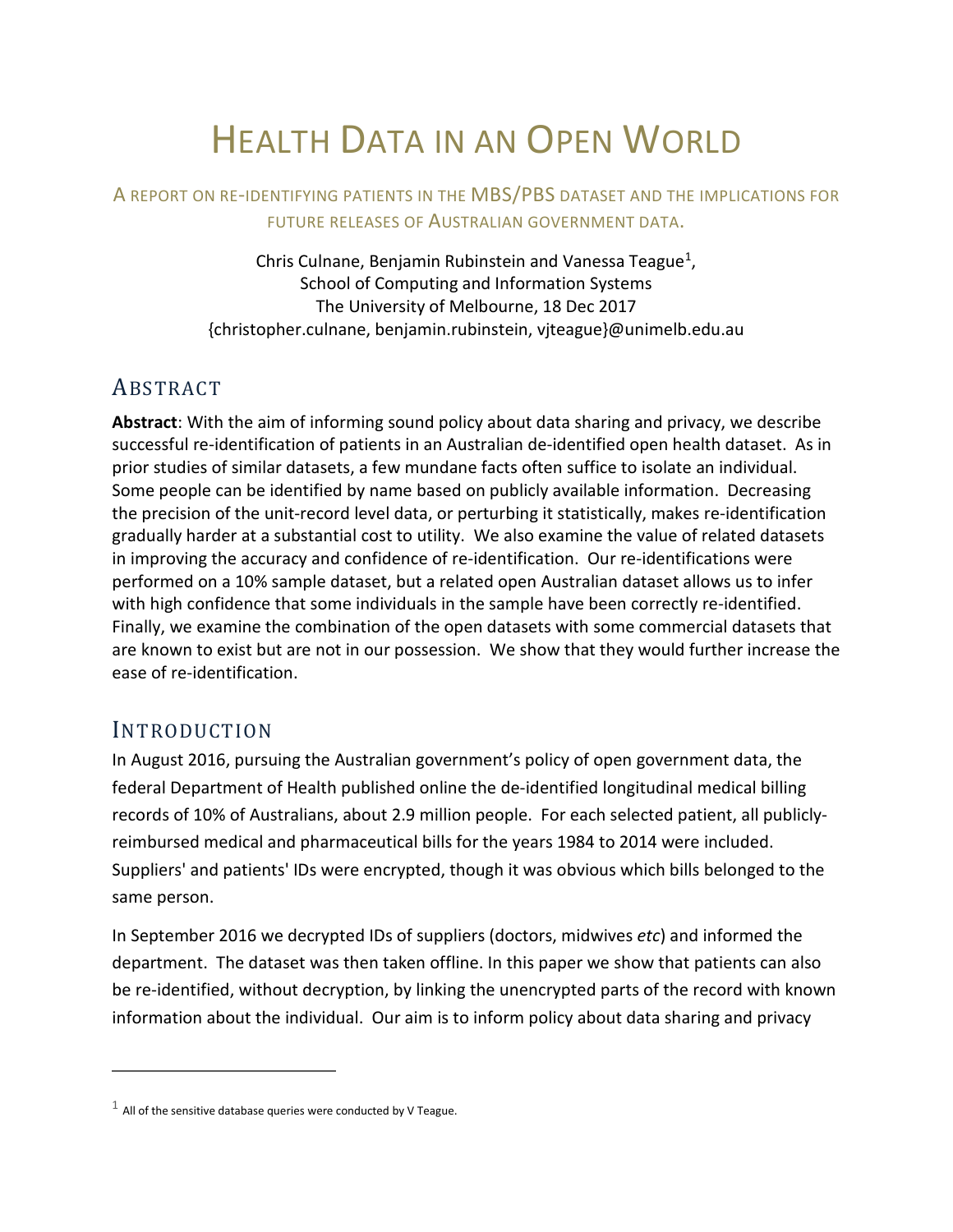with a scientific demonstration of the ease of re-identification of this kind of data. We notified the Department of Health of these findings in December 2016.

Access to high quality, and at times sensitive, data is a modern necessity for many areas of research. The challenge we face is in how to deliver that access, whilst still protecting the privacy of the individuals in the associated datasets. There is a misconception that this is either a solved problem, or an easy problem to solve. Whilst there are a number of proposals (Australian Government Productivity Commission, 2017), they need further research, development, and analysis. One thing is certain: open publication of de-identified data is not a secure solution for sensitive unit-record level data.

Our motivation in this work is to highlight the challenges and demonstrate the surprising ease with which de-identification can fail. Conquering this challenge will require open and transparent discussion and research, in advance of any future releases. This report concludes with some specific alternative suggestions, including the use of differential privacy for published data, and secure, controlled access to sensitive data for researchers.

### SUMMARY OF RESULTS

Our findings replicate those of similar studies of other de-identified datasets:

- A few mundane facts taken together often suffice to isolate an individual.
- Some patients can be identified by name from publicly available information.
- Decreasing the precision of the data, or perturbing it statistically, makes re-identification gradually harder at a substantial cost to utility.

### STRUCTURE OF THIS PAPER

We first examine uniqueness according to basic medical procedures such as childbirth. We show that some individuals are unique given public information, and show also that many patients are unique given a few basic facts such as year of birth and dates of childbirth.

Although the data is only a 10% sample, we can quantify the confidence of re-identifications, which can be high. We use a second dataset of population-wide billing frequencies, which sometimes shows that the person is unique in the whole population.

We then examine uniqueness according to the characteristics of commercial datasets we know of but do not have. We find high uniqueness rates that would allow linking with a commercial pharmaceutical dataset. We also explain that, consistent with the ``Unique in the shopping mall," (de Montjoye, Radaelli, Singh, & Pentland, 2015) financial transactions in the dataset are sufficient for easy re-identification by the patient's bank.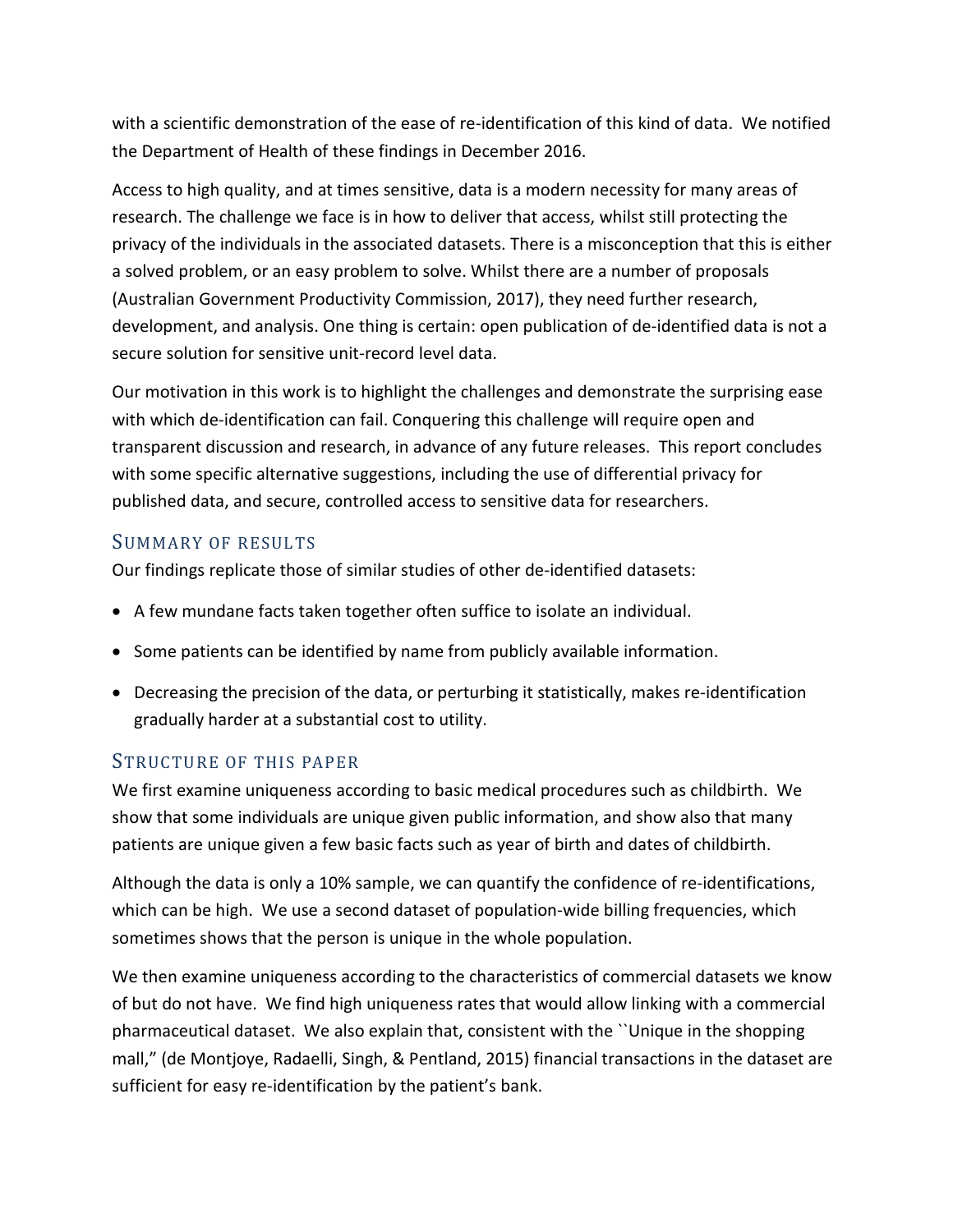#### IMPLICATIONS

Although our specific example is the linked MBS/PBS 10% sample, our results also have implications for the secondary uses of other data such as My Health Records. The deidentification methods were bound to fail, because they were trying to achieve two inconsistent aims: protection of individual privacy and publication of detailed individual records. We demonstrate why that is probably not possible for 30 years of medical billing data. We expect similar results to apply to other rich datasets in the government's care, including census data, tax records, mental health records, penal data and centrelink data.

We support the program of making more data more easily available to facilitate research, innovation and sound public policy. However, there is an important technical and procedural problem to solve: there is no good solution for publishing sensitive unit-record level data that protects privacy without substantially degrading the usefulness of the data. Policy should be made with a clear understanding of the technical ease and serious consequences of reidentification.

This contributes to the debate over the relationship between re-identification, uniqueness and confidence. While uniqueness does not imply re-identification, we show through specific examples that uniqueness, given particular data that is known to be held by certain parties, does imply the opportunity for re-identification. Re-identification is made easier by combining multiple datasets, and can be established with very high confidence although the dataset is only a 10% sample.

#### THE RE-IDENTIFICATION AMENDMENT

The Australian government announced plans to amend the Privacy Act to criminalise reidentification of published government data, effective immediately, in September 2016 (Brandis, 2016). The proposed criminal offences would apply if "the information was published on the basis that it was de-identified personal information" 16(D) 1(b). The bill has not (yet) passed, though half of the relevant Senate committee recommended that it should, despite noting, "concerns that have been expressed about aspects of this bill by submitters, including the introduction of criminal offences, the reversed burden of proof and the retrospective application of the bill." (Parliament of Australia, 2017).

A dissenting report (by an equal number of Senators) stated, "the bill adopts a punitive approach towards information security researchers and research conducted in the public interest. In contrast, government agencies that publish poorly de-identified information do not face criminal offences and are not held responsible. … The bill discourages research conducted in the public interest as well as open discussion of issues which may have been identified." We agree.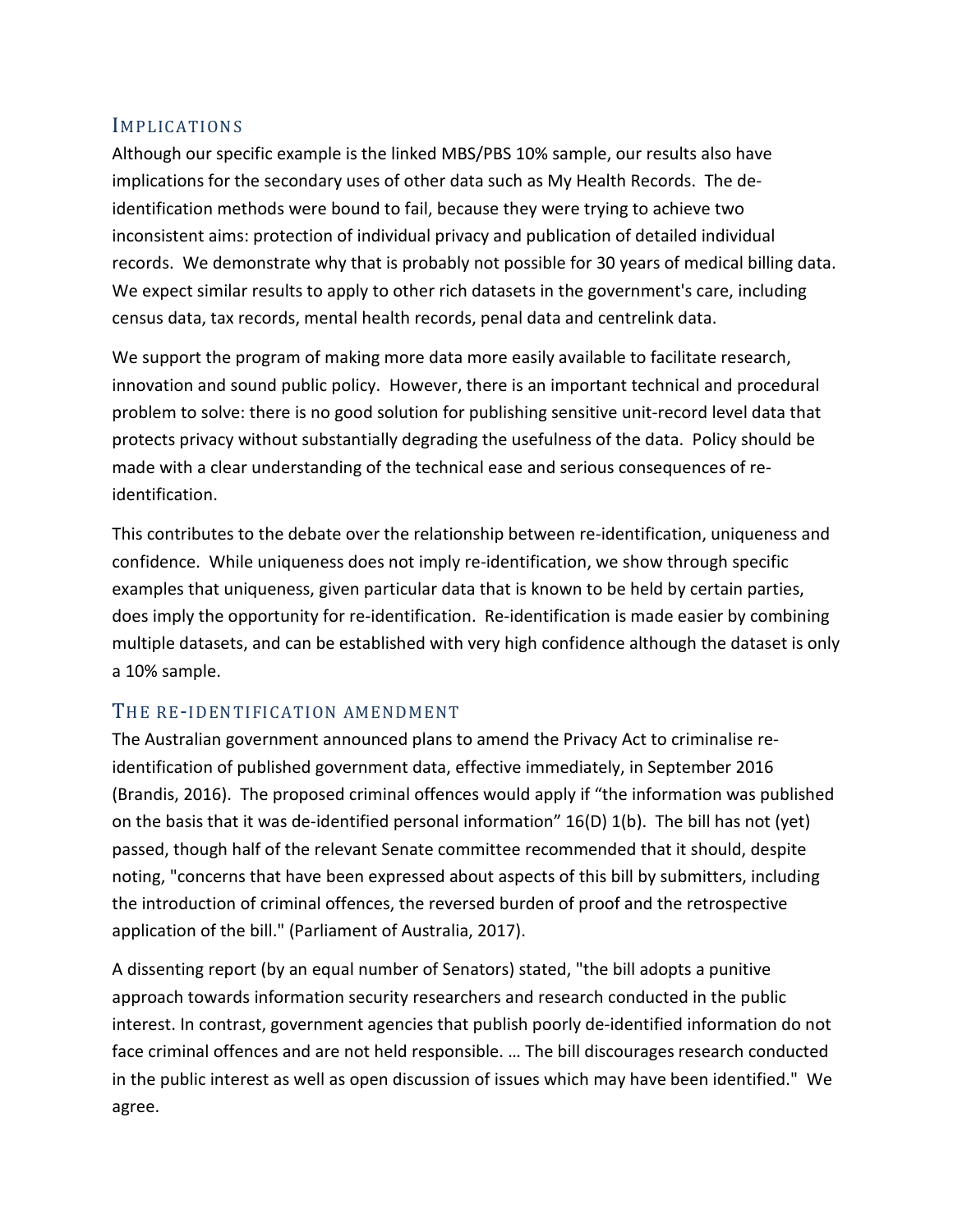They also argued that, "retrospective provisions offend a fundamental principle in the rule of law." Again we agree. At the time of the initial announcement, a spokesperson was quoted on the ABC saying that "Provisions will be included in the legislation to allow legitimate research to continue," (Ockenden, 2016) which we interpreted to include all legitimate research. However, when the written bill appeared in October, no such exemption was included, though government entities and others designated by the minister could be exempted. This could easily have put researchers in the difficult position of having conducted what they believed was a legal investigation, only to find that disclosing their findings amounted to admitting to having committed a crime.<sup>[2](#page-3-0)</sup>

Algorithms for protecting online security and privacy need careful scrutiny in order to be improved and strengthened. The introduction of legislative amendments that, whether intentionally or not, have a chilling effect on both the research and wider discourse around this topic, risks critically hampering this effort. Whilst open data is not a safe approach for releasing this type of data, open government is the right paradigm for deciding what is.

We hope this paper contributes to a fair, open, scientific and constructive discussion of these important issues.

### PAPER OUTLINE

 $\overline{a}$ 

There are two ways to identify individuals in a de-identified dataset: decryption and linking. The first section of this report asks how hard it was to recognise and correct the weakness in the encryption of supplier IDs, which we notified the government about in September 2016. We then examine the difficulty of linking attacks, which involve combining other sources of information with the published dataset to re-identify individual patients.

How hard is this re-identification? Unfortunately, it is straightforward for anyone with technical skills about the level of an undergraduate computing degree.

The later sections examine the possibility of large-scale linking with commercial datasets, then the assessment of confidence of re-identifications.

# DECRYPTING SUPPLIER IDS

When we read the description of the method of encrypting supplier IDs, it suggested to us the use of pseudorandom number generation, which was insecure in that setting. We could then guess the algorithm, reverse it, and notify the government, who promptly removed the data

<span id="page-3-0"></span><sup>&</sup>lt;sup>2</sup> Especially researchers at the ANU or private labs. State-based universities are apparently not covered by federal privacy law.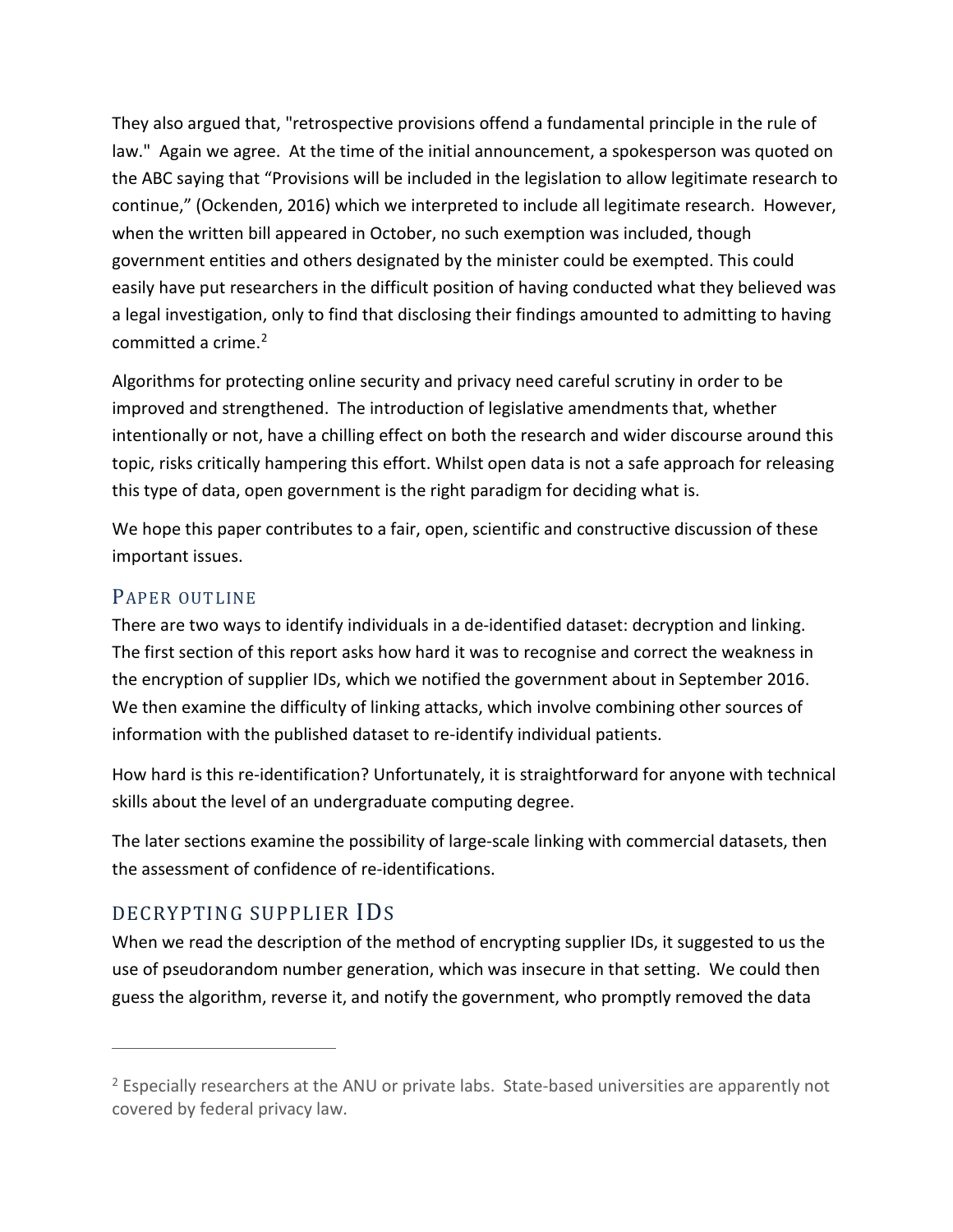from the website. At the time we said that there was a risk that someone else would discover the same weakness.

We learned later that the inappropriateness of that encryption scheme had been discussed extensively on Twitter weeks beforehand. (See weakly de-identified picture.) So we were not the first to discover this problem - it was obvious to many other people.

This specific issue is easy to correct, using any standard encryption algorithm such as RSA or AES. Indeed, encryption was not necessary – a randomly chosen unique number for each person would have worked.

# INDIVIDUAL LINKAGE ATTACKS

*"Succinctly put, 'De-identified' data isn't, and the culprit is auxiliary information." --- Cynthia Dwork*



Computer scientists have used linkage attacks to re-identify de-identified data from various sources including telephone metadata (Srivatsa & Hicks, 2012), social network connections (Narayanan, Shi, & Rubinstein, 2011), health data (Sweeney, 2002) and online ratings (Narayanan & Shmatikov, 2008), and found high rates of uniqueness in mobility data (De Montjoye, 2013) and credit card transactions (de Montjoye, Radaelli, Singh, & Pentland, 2015). Linkage attacks work by identifying a "digital fingerprint" in the data, meaning a combination of features that uniquely identifies a person. If two datasets have related records, one person's digital fingerprint should be the same in both. This allows linking of a person's data from the two different datasets – if one dataset has names then the other dataset can be re-identified. This is not necessarily sophisticated: re-identification based on simply linking with online information has also been reported (Barbaro & Zeller Jr, 2010) (Duhigg, 2002).

#### **EXAMPLE: THE NETFLIX MOVIE RATINGS DATASET**

Netflix, a US DVD rental and streaming service, published a de-identified dataset of users' movie ratings. The IMDb movie knowledgebase website listed users' names along with their ratings. Many users rated a similar (or identical) list of movies on both sites. Different people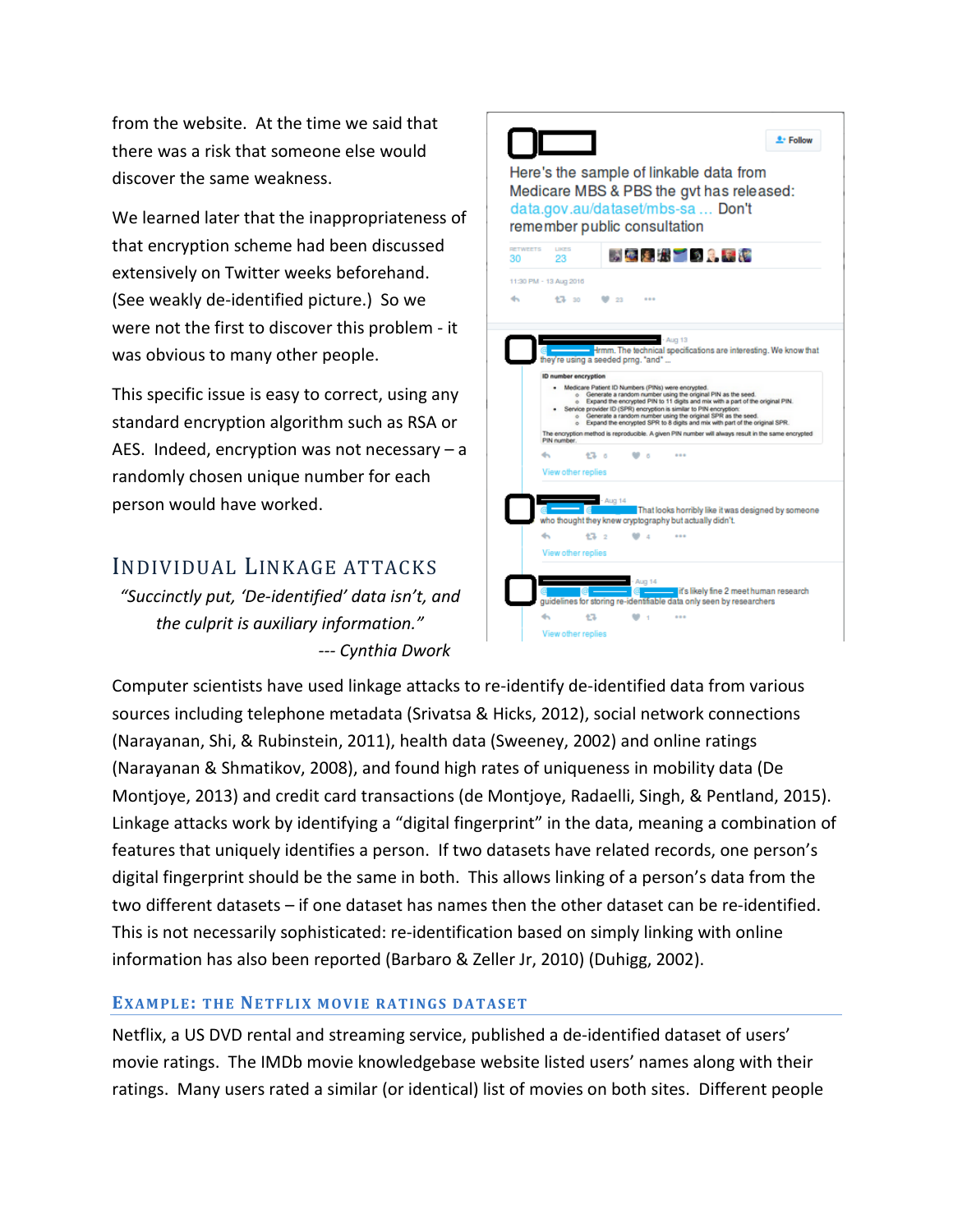watch different movies: a person's collection of movies served as a fingerprint, uniquely identifying many users. Narayan and Shmatikov (2008) demonstrated that the Netflix dataset could be re-identified by matching it with IMDb movie ratings and the attached name. One user re-identified in this way had rated sensitive movies privately on Netflix, but not on IMDb. The re-identification technique still worked even given perturbations in the data and some errors in the linking assumptions, because a person's film choices are often very different from everyone else's.

We attempt to apply these techniques to the MBS/PBS dataset.

#### **BACKGROUND ON THE MBS/PBS 10% SAMPLE DATASET**

The MBS/PBS dataset contains billing information, including PBS (prescription) and MBS (medical) records for 10% of Australians born in each year. Each patient has an encrypted ID number and a year of birth and gender. Each record attaches a medical event to a patient, including a code identifying the service or prescription, the state the supplier and patient were in, a date, the price paid by the patient and reimbursed by Medicare and, in the case of MBS records, an encrypted supplier ID. Some rare events were removed before publication, and all the dates were perturbed randomly by up to two weeks in an effort to protect privacy. Some MBS/PBS item codes are generic (code 00023 occurs millions of times, indicating a visit to the GP); others are highly specific and sensitive, such as prescriptions that are only for HIV patients or codes for "management of second-trimester labor".

How easy is it to identify individuals in the dataset by linking the unencrypted parts of the record with known information about the person?

We start by investigating whether the sort of health, demographic, or movement data typically available in a person's public profile is sufficient to identify them uniquely if they are in the released dataset. This is the minimum information that could be available to a malicious attacker.

Many people include on their public profiles their year of birth and gender. This typically puts them in a crowd of more than ten thousand in the MBS/PBS 10% sample. When new information is added, however, the set of possible matches shrinks rapidly. Each new item of known information reduces the set of possible matches within the dataset. When the set of possible matches is small enough to inspect manually, the person's privacy is seriously at risk, if that person is in the dataset.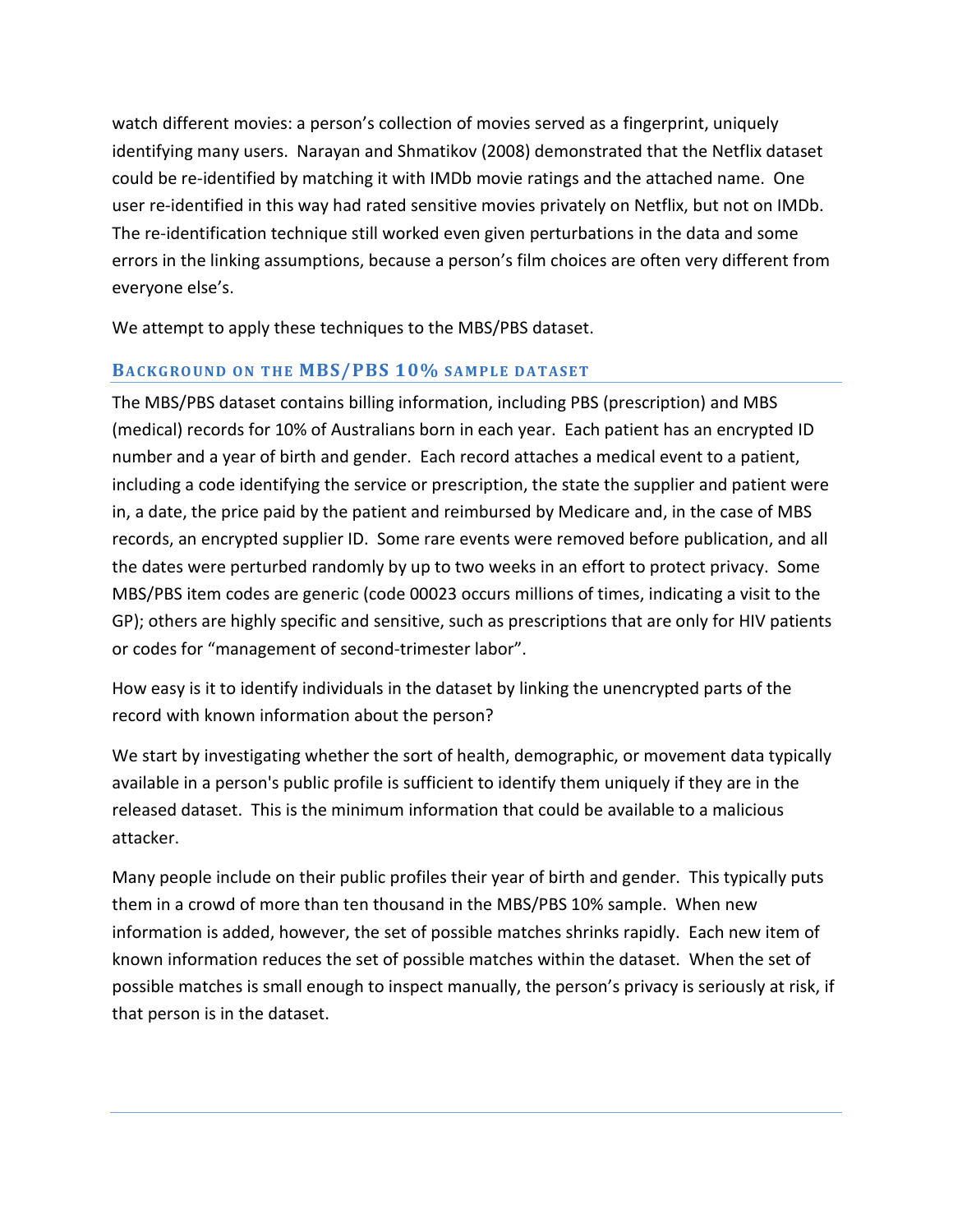#### **SEARCHING FOR MYSELF (V TEAGUE)**

There are nearly 3 million people in the dataset, but only 17,310 women share my year of birth. Two of my children were born in Australia, one in 2006 and the other in 2011. Specifying these years of birth gives 59 possible matches, 23 in my home state of Victoria. Knowing their exact birthdates, and incorporating the two-week perturbation of dates, leaves zero records.

This shows that I am not in the dataset, but if I was I would be easily isolated based on no more information than a typical personal Wikipedia page. This is consistent with other privacy analyses in the literature. A person doesn't need to have a single rare event in order to be identifiable - often a collection of ordinary facts suffices.

Of course, re-identification can be mistaken, but these sorts of results give us some idea of how much information is necessary to identify a person with confidence. If we found that, for about 90% of people, two exact dates of childbirth returned zero matches, then we could infer a fairly low probability of mistaken re-identification based on that much information.

#### **SEARCHING FOR OTHERS**

 $\overline{a}$ 

Information about childbirth patterns is both commonly shared and often unique.

The table below counts births in the dataset from a (deliberately obscured) year b to b+4, for mothers born from year m to m+5. These are women who gave birth quite late in life. Everyone in this age range is unique by years of maternal and child birth, without considering state and without requiring it to be her first child. No cell has more than one, even over the 12 months.

| Year of birth<br>(mother\baby) | $\mathbf b$ | $b+1$         | $b+2$                                    | $b+3$                   | $b+4$ |
|--------------------------------|-------------|---------------|------------------------------------------|-------------------------|-------|
| m                              | $\mathbf 0$ | 0             | 0                                        | 1                       |       |
| $m+1$                          | $\mathbf 0$ | 0             | 1 <sup>3</sup><br>Dec $b+2$ or Jan $b+3$ | 1<br>Dec b+2 or Jan b+3 | O     |
| $m+2$                          | $\mathbf 0$ | 1<br>July/Aug | 1<br>July                                | 0                       |       |
| $m+3$                          | 1           | 0             | 0                                        | 0                       | 0     |
| $m+4$                          | 1           | 1             | 1                                        | 0                       |       |

**FIGURE 2: NUMBERS OF CHILDBIRTHS BY OLDER MOTHERS, 5 YEAR RANGE.**

<span id="page-6-0"></span> $3$  There is only one childbirth for a mother born in m+1. It is recorded on  $2^{nd}$  January, but because of the 2-week perturbation it might have been in December b+2 or January b+3.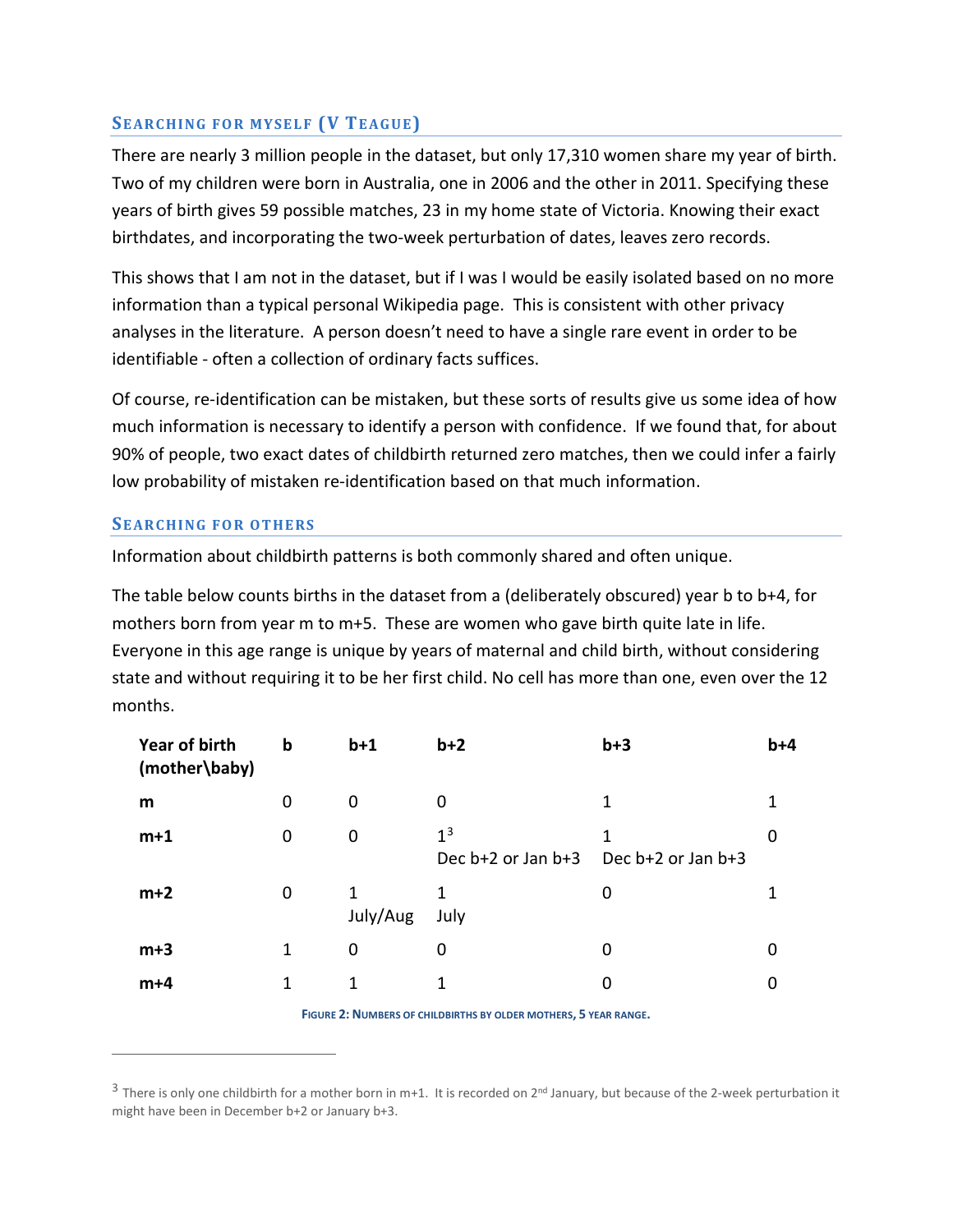If an attacker knew any of these older mothers, and knew their year of birth and the year their child was born, they could be easily re-identified. The opposite end of the maternal age range is similar: very few childbirths are recorded in which the mother is under 18.

#### **HOW COULD PRIVACY OF THESE RECORDS BE PROTECTED?**

The 2-week perturbation of dates makes no impact on data this sparse. Increasing the perturbation to a few more weeks wouldn't make the slightest difference – we would still have a very small number of women this age giving birth in any given year. Similarly, reducing the precision of the year of mother's birth (for example specifying a 5 year age range rather than the particular year) would still leave a very small number of births, which could be distinguished by state.

The next obvious suggestion is to remove unusual individuals completely, or at least to remove unusual events such as giving birth very late or very early in life. However, this is highly problematic. A person's "anonymity set" is the number of records consistent with all known facts about that person. Mothers in the table above have an anonymity set of 1 if their year of birth and year of giving birth are known. What size of anonymity set is acceptable? For large states like NSW and Victoria, there are quite a few women giving birth in their late 40s. Should we demand the same level of anonymity for smaller states such as SA/NT and WA? How much extra information should be necessary to isolate a particular patient? For example, information about at least one other child is likely to produce a unique match in this set. Is that acceptable?

These important questions do not seem to have good answers. Removing these individuals or events would reduce the accuracy of the data and bias or even prevent some possible studies. Leaving them in is a serious risk to privacy, even with a large perturbation of dates.

Removing unusual individuals is a false option anyway, because everyone is unusual given enough information about them. Indeed, for childbirth as for many other facts about people, a small collection of ordinary events is usually enough to isolate that person. In the next section we discuss identification based on knowledge of 2 or 3 dates of childbirth among women who are not particularly old or young.

#### **UNIQUE CHILDBIRTH PATTERNS**

We examined the sample data to understand how much information about a woman's childbirth history was needed to identify her. An individual in the dataset matches someone else if they were born in the same year and if every time they have a child, the dates are within 4 weeks. (This is the furthest that two events truly on the same day could be shifted apart by the 14-day perturbation.) We asked how much information was necessary to limit one person to a very small number of (other) matches. The results are shown in the dark blue bars of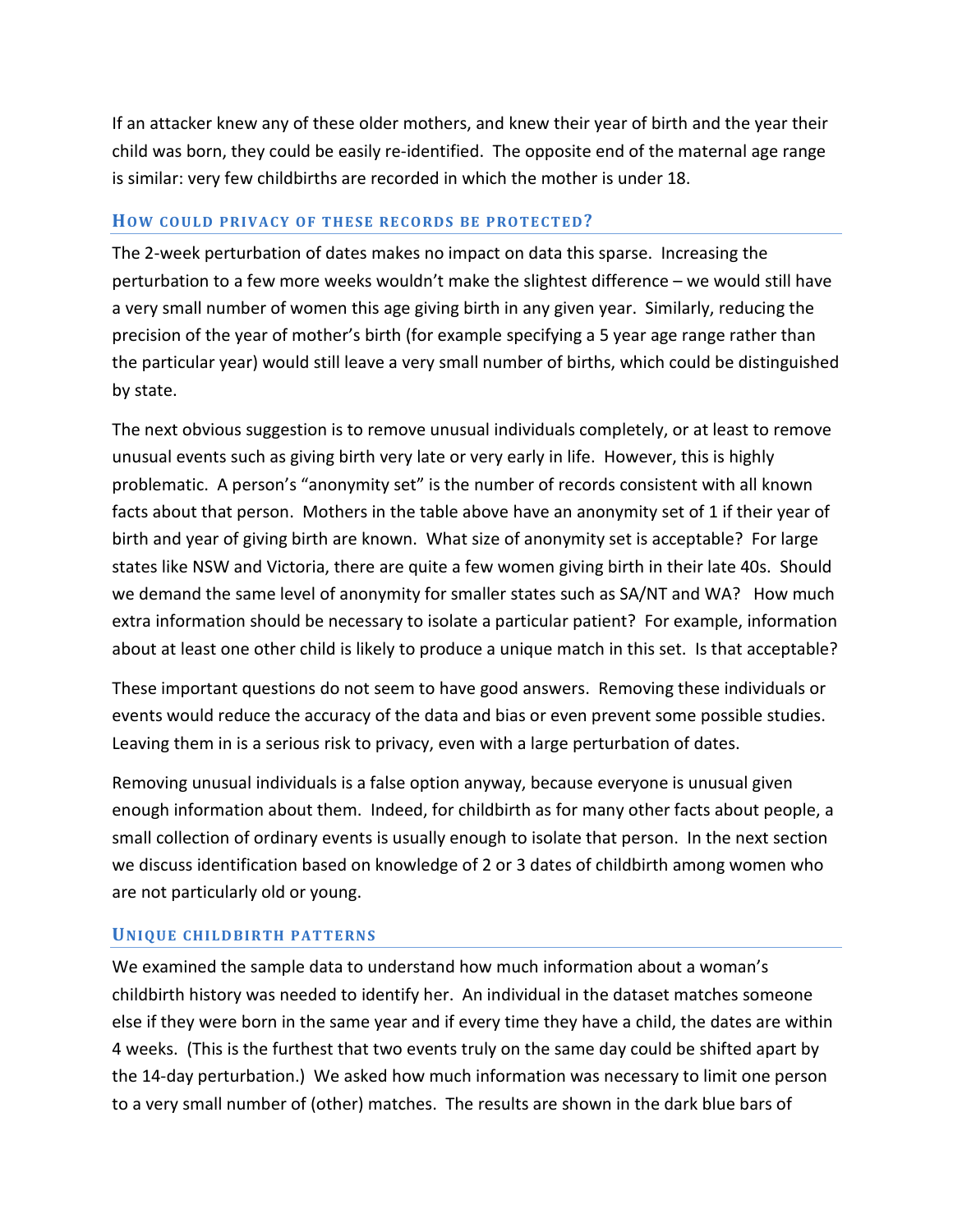Figure 3. We have already seen that some very old or very young mothers are uniquely identifiable. So are women who have unusually many children. We found that 102,593 women in the dataset have at most 6 possible matches (including themselves). More than 55,000 are unique. [4](#page-8-0)

We then asked whether a larger perturbation of dates would improve privacy, and if so by how much. The results are shown in the same figure, for 28 days (red), 60 days (yellow) and 90 days (green). Like other similar studies, we found that larger perturbations improved privacy only a little. Doubling the perturbation to 28 days still leaves 30,000 unique individuals. Even with a 90-day perturbation, more than 9,000 mothers are unique. In the context of pregnancy and childbirth, a 3 month perturbation of dates would seriously affect the accuracy of many scientific studies.





#### RE-IDENTIFICATION BASED ON PUBLIC CHILDBIRTH INFORMATION

We read Wikipedia pages and online news stories about famous Australians who are also mothers, recording their years of birth and the birthdates of their children if we could find them. We<sup>[5](#page-8-1)</sup> then entered that information as queries in the database. The first few, including

 $\overline{a}$ 

<span id="page-8-0"></span><sup>&</sup>lt;sup>4</sup> Again, these uniqueness results apply only to women who gave birth in a setting that was billed to medicare. This probably correlates highly with financial resources and hence is relatively easy to guess.

<span id="page-8-1"></span> $5$  All the sensitive database queries were conducted by V Teague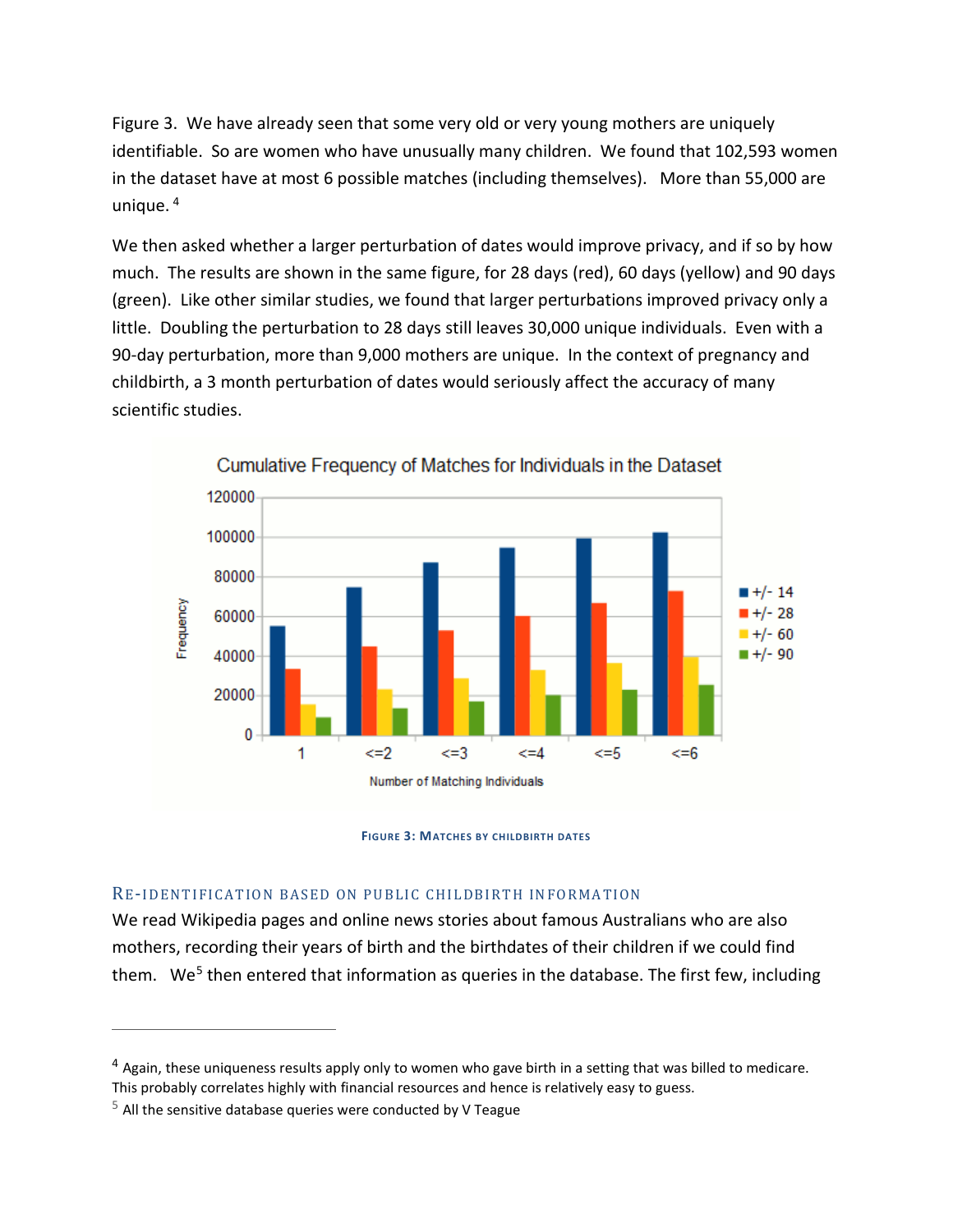Prof Gillian Triggs, former Senator Natasha Stott-Despoja, Olympic athlete Cathy Freeman and deputy opposition leader Tanya Plibersek, returned zero matches. Hence we can be fairly confident that those people are not in the sample.<sup>[6](#page-9-0)</sup> This sounds comforting, but really isn't, because it suggests that if they were there they would probably be unique and therefore easily identifiable.

Of 18 queries involving 2 or more childbirth-related events, 13 had no matches in the dataset. One match was rejected as inconsistent with other information about the target person; another was omitted when the online information was found to be inconsistent.

Three queries returned unique matches.

#### OTHER HEALTH-RELATED PUBLIC FINGERPRINTS

Many other health-related characteristics could be enough to identify a person. Many other types of people make a great deal of information about their health available on the Internet. We conducted a brief study of professional footballers, noting their injuries and surgeries over the years from online information and translating them into database queries. The results were very similar to those for childbirths. Some people's distinctive histories are clearly absent. For one AFL team captain, a unique record matches the publicly available information about his medical history, year of birth, and interstate movements.

Sometimes a news story gives very precise dates for someone's surgery or hospital admission. In two instances a news story about a relatively common operation on a (former or current) member of a state parliament matches a unique record.

Overall, including the re-identifications from childbirths, sports injuries and single surgeries, we devised 43 queries and found 7 unique matches. This is about 17%, which is consistent with a 10% sample, some randomness, and some probability of a mistaken re-identification based on a coincidental resemblance. We discuss the confidence of these re-identifications below.

### LARGE-SCALE LINKAGE WITH OTHER DATASETS

 $\overline{a}$ 

So far we have used linking information from one-off sources. However, some entities have access to large databases, with names, that could be a source of linking information for many people at once.

<span id="page-9-0"></span> $6$  Many childbirths occur in a public hospital setting that is never billed to medicare and therefore not in the dataset. Hence it is possible that some of those people are in the dataset but their childbirths are not.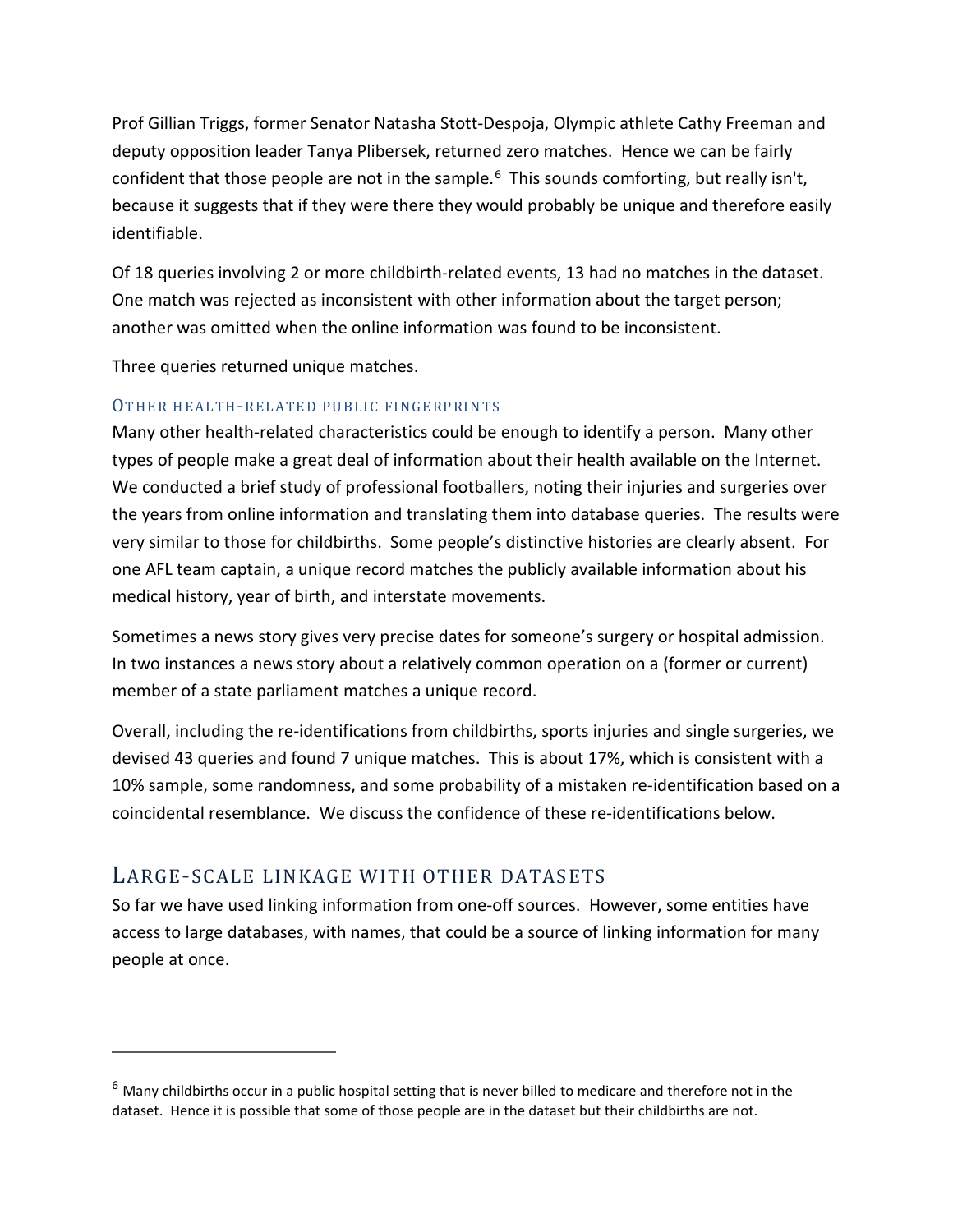Australian privacy law refers to what can "reasonably" be re-identified, but this depends on what other data is available for linking. Latanya Sweeney purchased the electoral roll database of Cambridge (USA) and used it to re-identify the state governor's medical record (Sweeney, 2002). The Australian electoral roll is not available for purchase, but is widely distributed. What other datasets is it reasonable to assume an attacker might be able to access?

#### **BILLING DATA AND HEALTH INSURERS**

One example is the billing data itself: the fees associated with MBS records. Private health insurers have access to much of their own customers' Medicare claim information. A simple way to compute the links is to add up the numbers and compare the totals.

The MBS/PBS dataset lists, for each transaction, the amount paid by the patient (or private insurer) and the amount paid by the government. We computed, for each patient and each year, the government's total payments and the patient's total payments, for MBS and PBS separately, for all the transactions in that year. This produces four numbers each year, which constitute a fingerprint. Of the 2.1 million patients with records in 2014, nearly 900,000 received a unique total of paid MBS benefits, while over 900,000 paid a unique contribution. As we add more years, almost everyone is unique.

Most health insurance companies would be missing some of this data, for example if the item is bulk billed or paid by the patient. The same approach would work on whatever data they did have. If the rates of uniqueness were a little smaller on the restricted dataset, totals for different years of data could be used together.

This demonstrates that a private health insurer (for example) could efficiently track the medical records of past customers through the decades of data, or derive extra information they didn't know about from current customers. This would be a clear breach of privacy that would possibly never be reported, even though the data could lead to detrimental decisions for the individual in the future.

The proposed amendments to the Privacy Act criminalizing re-identification would not stop this. Rather than explicitly re-identifying the government dataset, the health insurance company could link it to a de-identified version of their own database, derive some conclusions, delete the MBS/PBS data, and then link their conclusions back to their named clients using the intersecting data.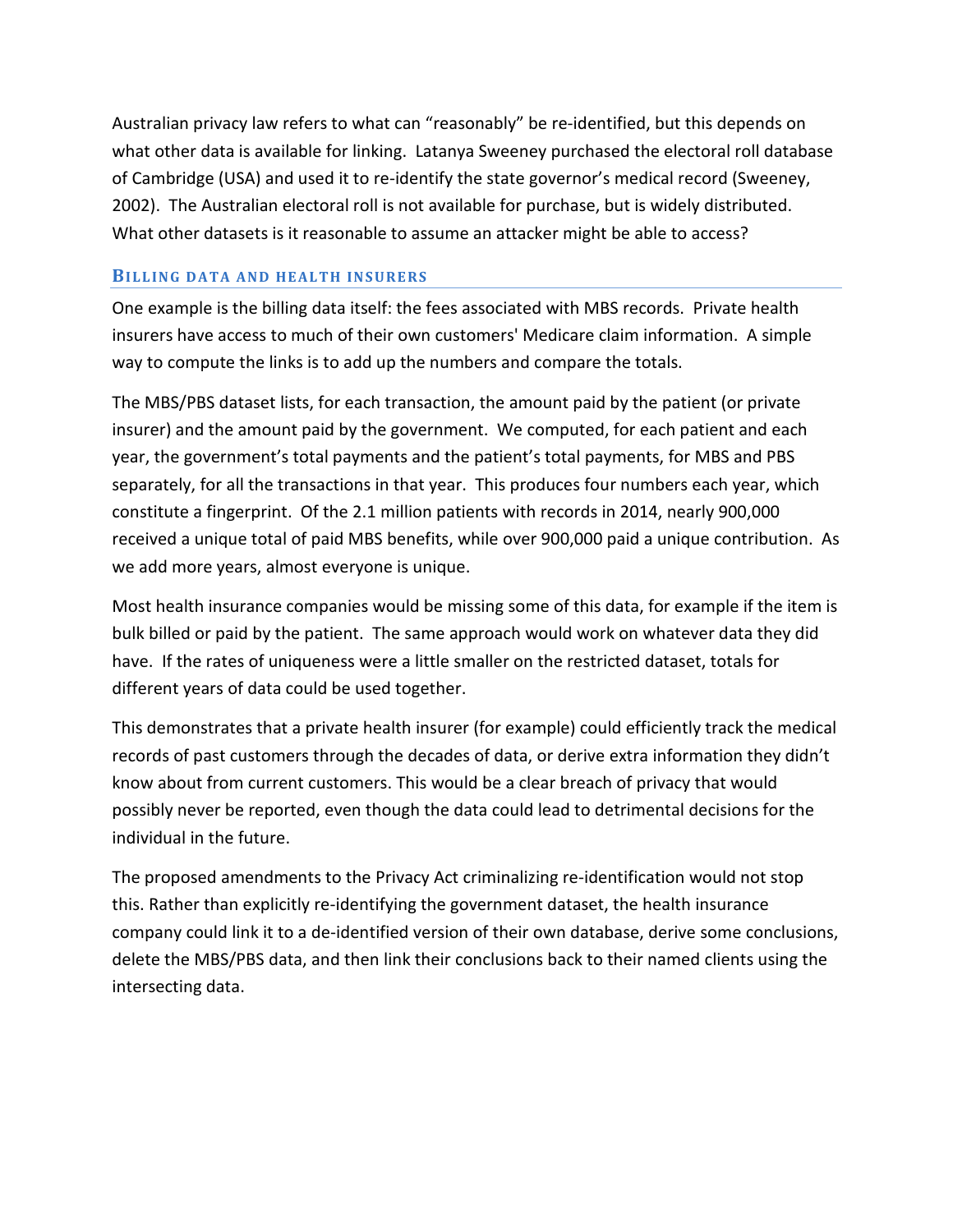#### **PHARMACY RECORDS AND DATA BROKERS**

In 2017 the Melbourne hackathon used a de-identified commercial dataset of pharmaceutical records. Although the dataset is not openly available, a metadata file shows that it included unit-record-level longitudinal patient data, and that dates were aggregated into months.

Records could be linked by finding uniqueness in the pharmaceutical part of the government's 10% sample. A few prescriptions suffice. For example in 2003, even without dates, 29,603 people who have two prescriptions are unique in the PBS 10% sample. Figure 4 shows the number of patients with some set of 3 unique prescriptions, for each total number of prescriptions. Overall 147,717 (about 16%) have at least one set of three unique prescriptions in 2003.



Percentage of 2003 Patients with a Unique Set of 3 Items

**FIGURE 4: NUMBER OF PATIENTS WITH SOME SET OF 3 UNIQUE PRESCRIPTIONS, PER TOTAL NUMBER OF PRESCRIPTIONS.**

The extra information in the commercial dataset could be used to increase confidence in matches. Suppose a patient was unique according to 3 matching prescriptions in both datasets. If the date ranges also happened to be consistent, then this would greatly increase the confidence of correct re-identification. The confidence is hard to quantify, but if the dates were chosen completely randomly (the best possible case) then a coincidental match would happen with probability about  $(1/6)^3$ .

The commercial dataset includes postal code (ZIP code) for both pharmacy and patient. Thus, an accurate link would allow the reattachment of precise location information to the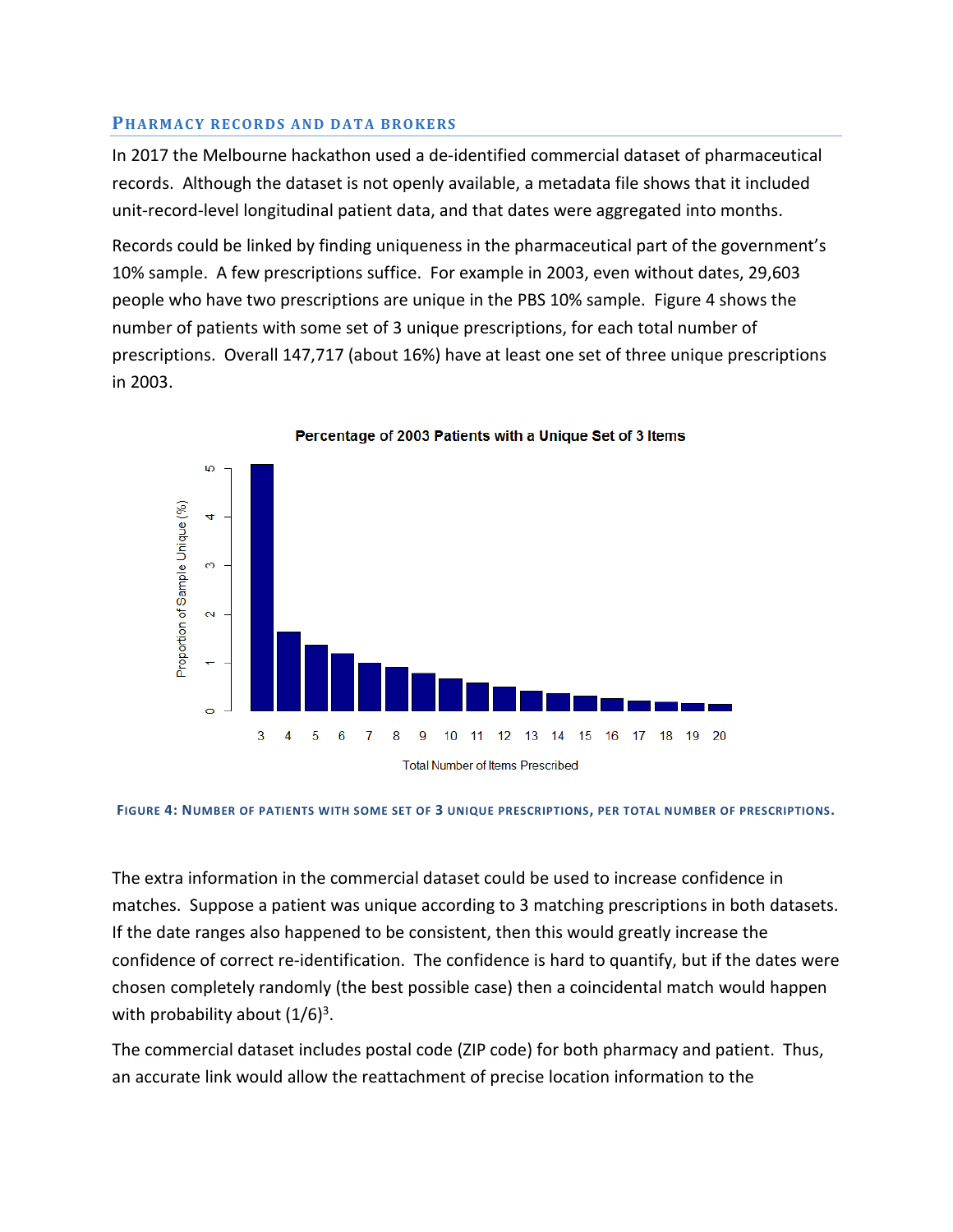longitudinal 10% sample, which in turn would greatly increase the rates of uniqueness and the confidence of accurate re-identifications.

#### **PAYMENT DATA AND BANKS OR CREDIT CARD COMPANIES**

Credit card records alone can be used to identify an individual. A recent paper on the uniqueness of credit card billing data (de Montjoye, Radaelli, Singh, & Pentland, 2015) found that only 4 transactions were needed to make 90% of people unique, even when prices were removed. Perturbing dates by 15 days improved privacy a little, but 80% of people were still unique based on 10 transactions. The exact numbers might not translate across to the Australian setting, but the implication would: if someone paid for even a handful of doctor's visits or PBS prescriptions with their credit card, then their bank or credit card company would probably have enough information to re-identify their MBS/PBS record.

#### **LINKING WITH OTHER GOVERNMENT DATASETS**

The more individual records the government puts online, the more data can be used in a linkage attack. For example, raw census data includes dates of birth for the entire household.<sup>[7](#page-12-0)</sup> We are not aware of any public ABS microdata that reports this information, but if there was one it could be linked with dates of childbirth in the MBS/PBS dataset. Based on our analysis above, this would provide a unique fingerprint for many women and hence many households. Again some perturbation of dates would make this a little harder, but any reasonable perturbation would still allow some rate of successful linkages. The guarantee that "no personally identifiable data will be released from the census" could therefore depend on what other data is already published and how easily it can be re-identified and linked to census data.

#### **MALICIOUS ATTACKERS**

The information available to well-intentioned researchers represents the absolute minimum information available to someone with criminal intent. The same approach could be used to link information extracted by social engineering, derived from social media by deception, or purchased from leaked or illegally exfiltrated datsets of personal information such as the recent Red Cross leak, which included names and addresses as well as some medical information.

Discoveries about data are often more powerful in combination than alone. The decryption of supplier IDs might not immediately reveal very much about patients, but it could be combined with other data to make a linkage attack much easier. Even without decryption, re-

 $\overline{a}$ 

<span id="page-12-0"></span> $7$  So does data held by a school or public library.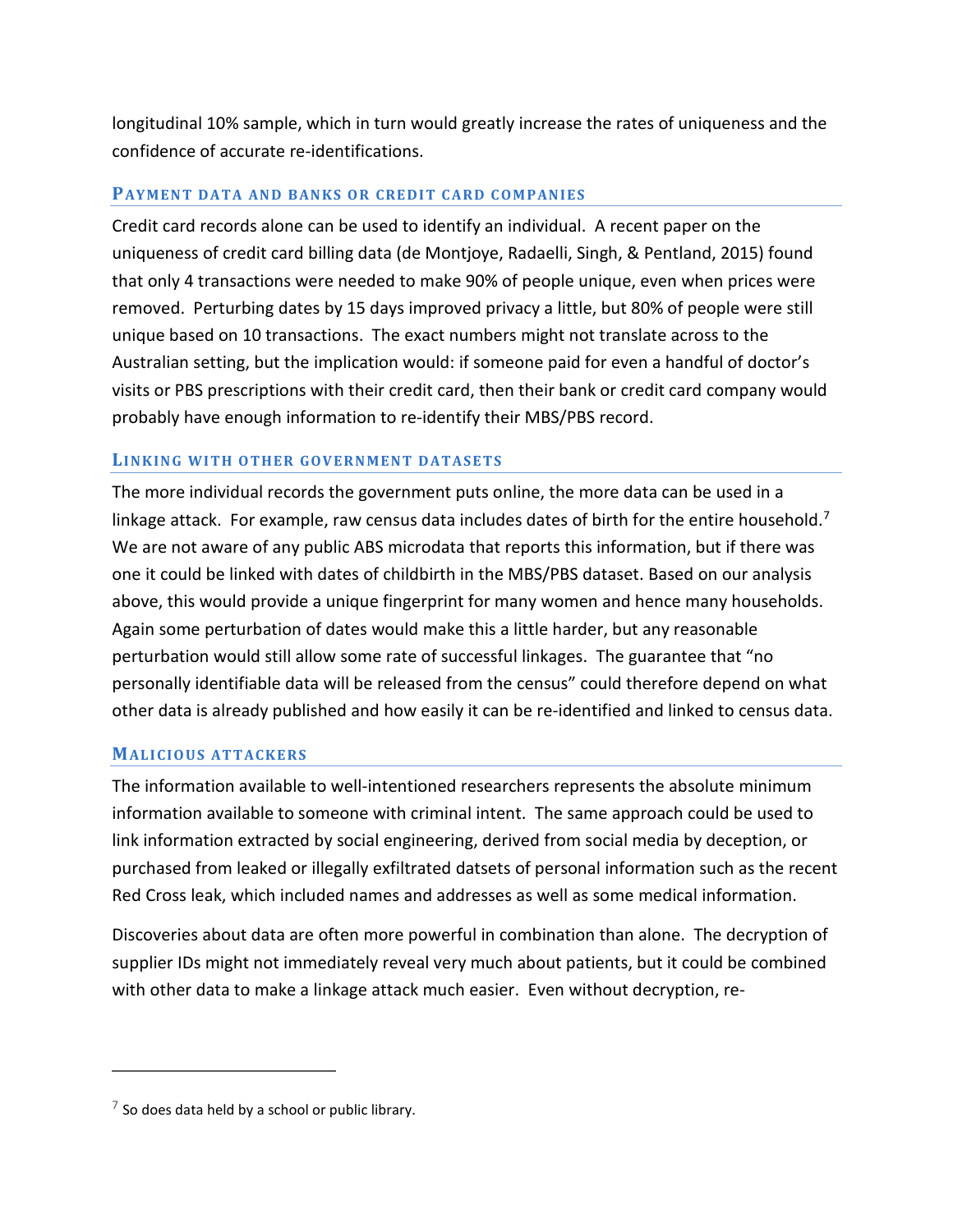identification of one individual could make others easier, for example if one elite athlete's record reveals which surgeon treats other elite athletes.

The threat model here is very strong: a dataset released today might still be scrutinized in the presence of extra information decades into the future.

# SAMPLING, UNIQUENESS AND CONFIDENCE

Several letters in recent issues of *Science* have been devoted to an argument over the meaning of uniqueness results in a sample (Sanchez, Martinez, & Domingo-Ferrer, 2016). One side of the argument emphasizes that

- uniqueness within the sample does not necessarily imply uniqueness within the whole population: a unique match might actually be a coincidental resemblance to someone who is not in the sample, so re-identification cannot be made with confidence, and
- uniqueness does not imply successful re-identification, if you don't know enough points about someone to make them unique.

Although these are both true, they are not as comforting as they sound.

- If the attacker knows the facts that make a person unique, and that person is in the sample, then uniqueness does imply re-identification. If those facts are easily available on the Internet, then uniqueness implies easy re-identification.
- There might be other ways to learn that a particular fingerprint is unique in the whole population. If that fingerprint appears in the sample, then the match is right.
- There might be more information available about a person than is required to make them unique. For example, if 3 facts produce a unique match, and another 2 known facts also match the retrieved record, this would increase confidence.
- Matches of infrequent types could be made with more confidence than matches of more common types. The frequency of occurrences of particular profiles in the sample could be used to estimate the frequency in the whole population.
- Confidence may not be necessary anyway. The identification is accurate if the person is in the dataset.

### **EXAMPLE: POPULATION UNIQUENESS BASED ON DHS STATISTICS**

The department of human services releases statistics about the rates of MBS billing codes, for the whole population (not just 10%).<sup>[8](#page-13-0)</sup> These are aggregated into patient age ranges of ten

 $\overline{a}$ 

<span id="page-13-0"></span><sup>8</sup> <https://data.gov.au/dataset/medicare-benefits-schedule-mbs-group>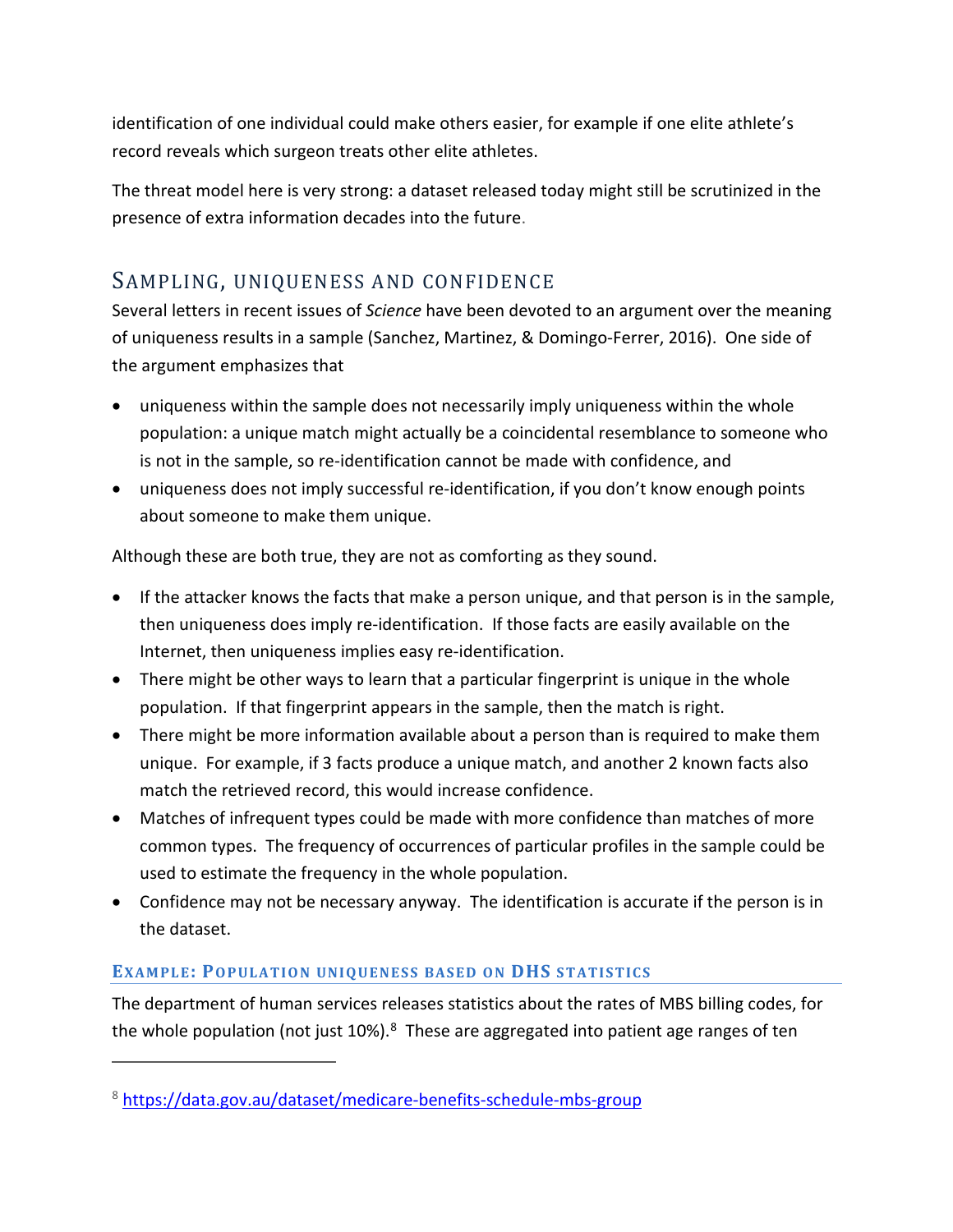years, and reported for each state and each month. Some codes are very uncommon, and are either absent or billed only once in particular months for particular ranges of patient age. Overall, 27% are unique.

For example, former Prime Minister Kevin Rudd had an unusual surgery (an aortic valve replacement) in Brisbane in August 2011. According to the DHS data, this surgery was unique in that month and age range. His record is not in the longitudinal 10% sample dataset, but if it was this could form evidence of a correct re-identification.<sup>[9](#page-14-0)</sup>

This sort of data can also be used to reduce confidence in false identifications. For example, Senator Cory Bernardi was diagnosed with tuberculosis in February or March of 1996. The rate of this disease in Australia is so low that, when we found a man of the right age in the longitudinal 10% sample dataset who had had this test, we were fairly confident that the match was right. However, a careful examination of the DHS data shows that, although in most age ranges and months there are zero or one tuberculosis tests in South Australia, in those particular dates and age ranges there are 4.<sup>[10](#page-14-1)</sup> This turned out to be a false match, and that fact was made more obvious by population-level uniqueness data.

#### **EXAMPLE: ESTIMATES OF CONFIDENCE FOR RE-IDENTIFICATIONS**

Our re-identification results are a concrete example.

 $\overline{a}$ 

Three of our re-identifications are based on multiple childbirth-related events per person. For these, the DHS data does not help estimate confidence.

The other four re-identifications are based upon a single date of surgery, which is unique in the 10% sample within the two-week perturbation, given gender, year of birth and state. We now examine the probability of an incorrect match.

One newspaper article describes a particular (named) patient as the oldest person to have had that surgery in the state. There are two possible item codes, one for the simple version and one for the complex version of this surgery. The DHS data lists one of each in the 10-year age range for the right month. The 10% sample has one consistent with the story, with the

<span id="page-14-0"></span> $9$  This is complicated by the two-week perturbation. Although there were no other patients in August or September, there was one in July whose dates could have been perturbed to form a false positive. There would need to be some evidence against this possibility, *e.g.* if that person was also in the dataset. If not, there would be a 50% chance of accurate re-identification without other information.

<span id="page-14-1"></span> $10$  This may not be a coincidence: tuberculosis is highly infectious and when one person tests positive their friends are often tested too. Perhaps the 3 other South Australian men of the same age were friends of Sen Bernardi.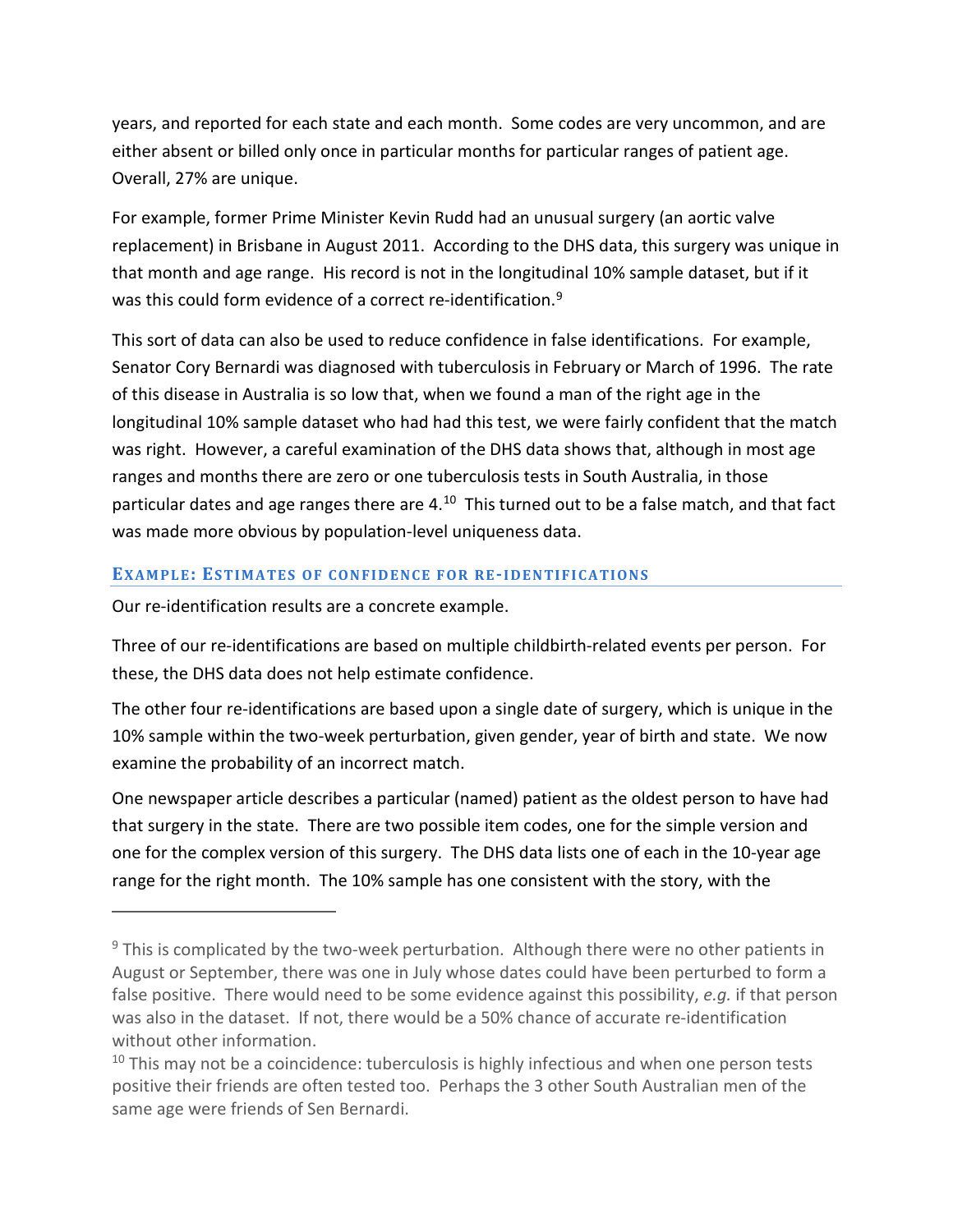"complex" code. It happens to be listed on the  $16<sup>th</sup>$  of the month, which could not have originated in a different month. If we assume that the oldest person earns the "complex" code then this is conclusive evidence of correct re-identification. If the alternative (simply-coded) person is born in a different year then the re-identification must be right. Without either assumption, there is a 50% probability that it is a false match with the alternative person.

Three more re-identifications are by uniqueness based on age, gender, state and dates of surgery. In each case, the DHS data suggest a small total population within the right ten-year age range, but not small enough to be confident of population-wide uniqueness.

In the first case, the surgery occurred in May. DHS data prove this was the only case for that age, gender, state and month. One record in the 10% sample is consistent – it has a date of May 10. However, the DHS data also lists two of the same surgeries in April, so it is possible that a false match occurred if one of those was perturbed to the  $10<sup>th</sup>$  of May. At most, the probability of a mistaken re-identification is 2/3.

It is tempting to assume that the other two occurrences are randomly chosen among the tenyear age range and over days in April. This would produce a very much lower estimate of the probability of a mistaken re-identification. However, this reasoning is not valid: the two alternatives may for various reasons be the same age as our target, or have had surgery at the end of April. (Recall the example of tuberculosis testing above.)

Analysis for the other two re-identifications yields probabilities of at most 9/10 and 4/5 for a mistaken re-identification. Again a random model of age and date distributions would produce a much lower probability.

There are 91,522 items in the DHS dataset that are unique by month, state and age range and have no matching item in either the prior or following month. Of these, 4919 have a consistent record in the 10% sample with a year of birth guaranteed to put the patient into the right age range. If an attacker knew those patients, this would be evidence of 100% confident re-identification.<sup>[11](#page-15-0)</sup>

More precise dates can be inferred for records linked across the two datasets. If a record is linked, the possible dates for the service are the intersection of those for each dataset alone. For example, an event listed in the DHS data in April but perturbed to May 14 in the 10% sample must have occurred on April 30.

If we had analyzed uniqueness and attempted re-identification over the whole population rather than a 10% sample, we would have a list of perhaps 30 or 40 very confident re-

 $\overline{a}$ 

<span id="page-15-0"></span><sup>&</sup>lt;sup>11</sup> Unexpectedly, 64 have 2 or 3 matches. We suspect this reflects accidental omissions from the DHS data.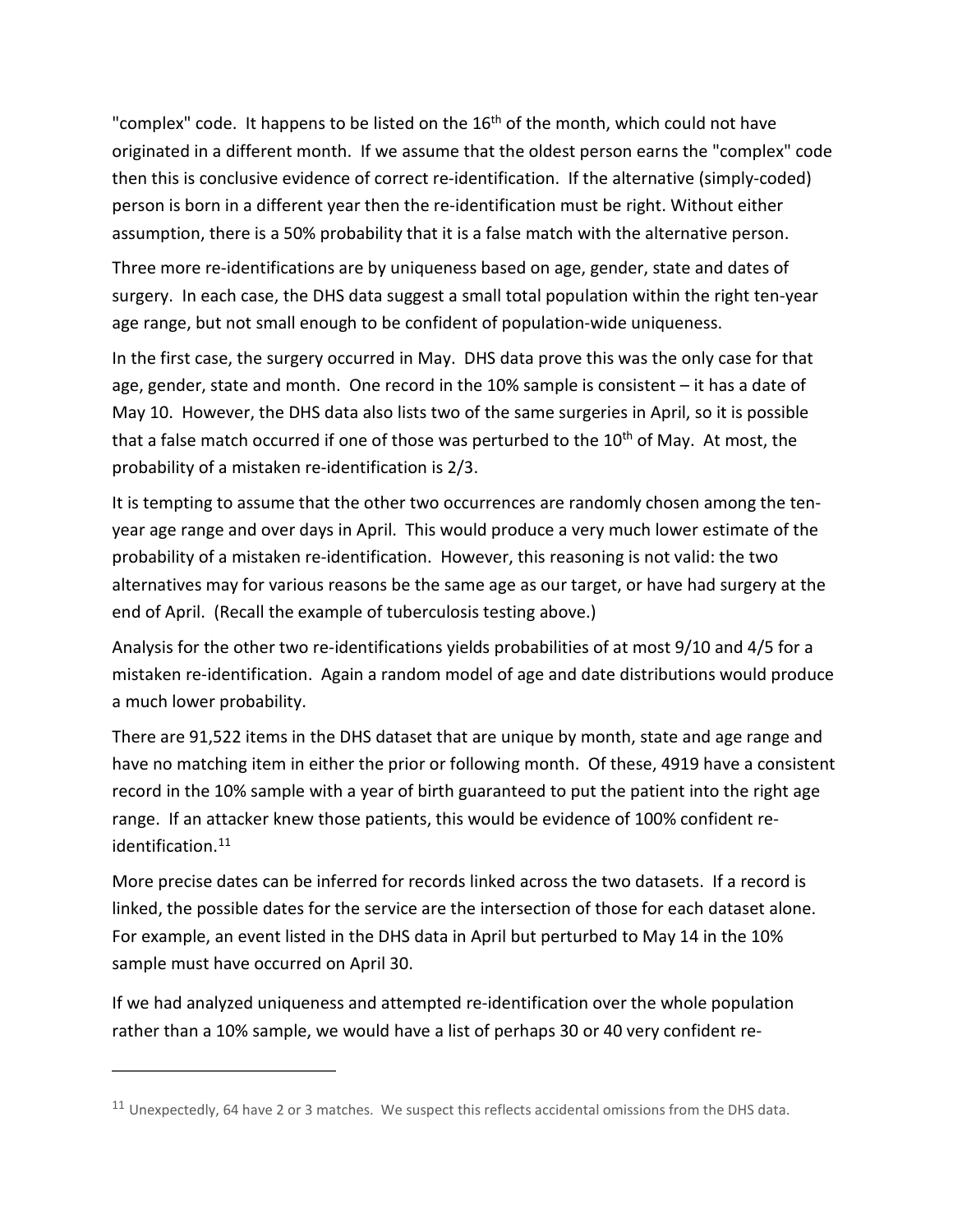identifications. Instead we have a list of seven, of which 3 or 4 are likely to be right. For the 90% of people who are not in the sample, this is a huge gain. For the 10% who are, the incomplete confidence has little benefit.

# DISCUSSION: WHERE TO FROM HERE?

Taking advantage of the benefits of big data without seriously compromising privacy is one of the most difficult engineering challenges of our time. It makes no sense for the government to insist on one solution to this problem – the open publication of de-identified data – despite conclusive evidence that this solution does not work.

The MBS/PBS 10% sample dataset release was motivated by convincing arguments about the utility of that data for medical research that saves lives. We strongly support this sort of research, and the general aim of informing public policy and inspiring innovation with scientific analysis of data. The question is how to engineer that without destroying privacy.

Our re-identification of some people in the MBS/PBS 10% sample dataset is not an isolated case, but a replication of numerous other results in which similar techniques have been shown to work on other datasets. Re-identification will only become easier as more information is released. The combination of attributes that could form fingerprints is difficult to predict and safeguard against, which is why privacy criteria like k-anonymity (Sweeney, 2002) are inherently flawed (Machanavajjhala, Kifer, Gehrke, & Venkitasubramaniam, 2007) (Li, Li, & Venkatasubramanian, 2007). It is very unlikely that even the most well-informed and wellintentioned set of guidelines on de-identification can guarantee privacy protections appropriate for sensitive data such as the MBS/PBS 10% sample while retaining the usefulness of the data.

A well-intentioned official might carefully follow a de-identification process, but some individuals might still be "reasonably identifiable". If compliance with de-identification guidelines is wrongly assumed to imply proper mathematical protections of privacy, this represents a serious loophole in privacy law, not just for government but also for private companies.

Of course it is possible to remove information from records until nothing meaningful can be derived about individual people. The question is whether this approach solves any of the problems that open data is intended to solve, or whether the manipulation necessary to protect privacy destroys the research value of the data. If scientists still need to apply for the unperturbed or unaggregated version, then we haven't really solved the problem of data access.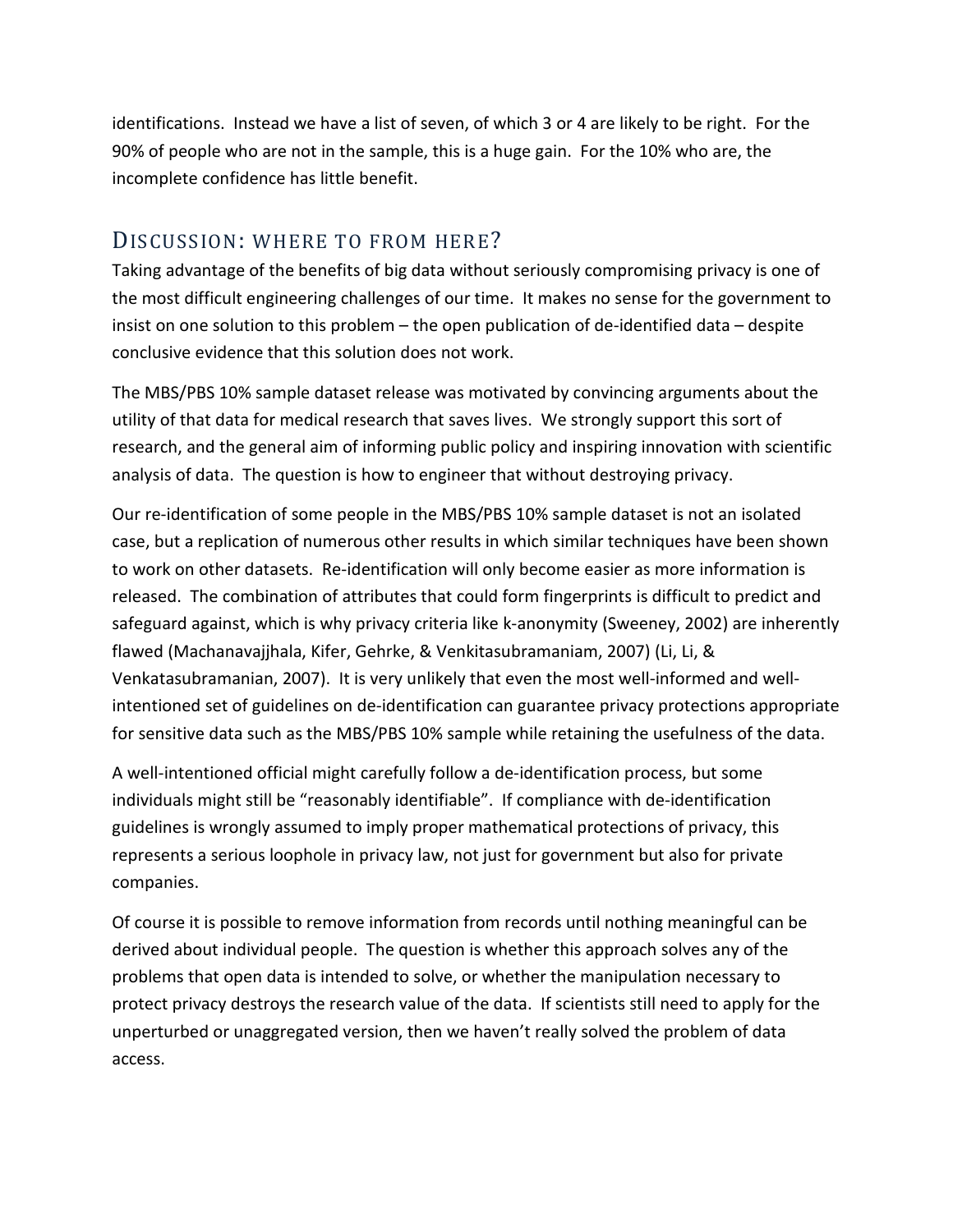#### **SOME SPECIFIC QUESTIONS AND SUGGESTIONS**

There are many alternatives to full open release of de-identified data. It is better to specify a good process for encouraging research and fact-based decisions about privacy protection and data sharing, than to commit in advance to one particular solution that probably doesn't work.

Different solutions might solve different problems. It is important to ask *exactly what problem are we trying to solve?*

Open public release of data about government is a great idea. Public transport data, expenditure, and other non-sensitive data should be publicly released.

Data about people should be much more carefully considered. It is important to ask why the data is being released, who needs to see it, what they are allowed to do with it, and what the implications of a breach would be. Here is a short list of possible solutions. All of them still include some risk of information leakage, and some inconvenience to researchers. Different approaches address different problems and have different risks - evaluating the tradeoffs would require input from the scientists who use this data.

- Basic de-identification, such as removing names, could be combined with other methods of securing the data.
- Access to data could be controlled either physically or electronically. Researchers could sign up and have their access controlled by a license with penalties for misuse or leakage.
- The Australian Productivity Commission's *draft report on Data Availability and Use* recommended giving de-identified data to "trusted users." These could be required to meet standards for data security.
- Researchers could apply for only those parts of a dataset that they actually need to do their particular research.
- Narayan and Shmatikov (2010) suggest *"An interactive, query-based approach is generally superior from the privacy perspective to the 'release-and-forget' approach."*
- Aggregate data rather than individual records could be released publicly. Frameworks such as Differential Privacy (Dwork, 2008) could be used to assess what aggregates are privacypreserving.
- In some cases cryptography can be used to make inferences from hidden information, for example to compute totals without decrypting individual records, or to link records from different datasets without decrypting individual IDs. However, this doesn't guarantee that the results of the linking or tallying will protect privacy.
- Expressive consent models such as Dynamic Consent (Kaye, 2015) could allow patients much greater control and visibility over their data.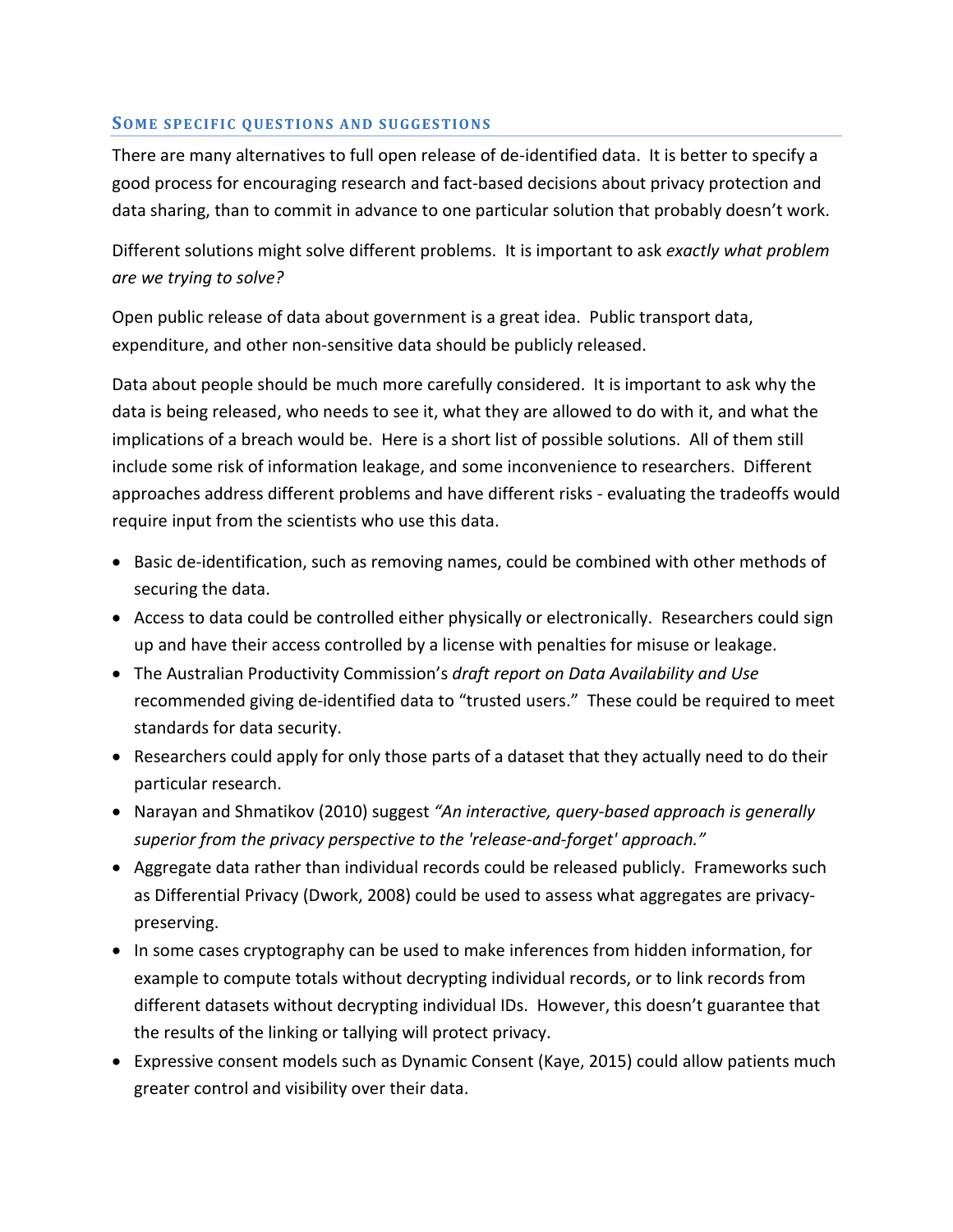• Portals such as data.gov.au could list all the available datasets, including sets not published openly on the website. This could include instructions and requirements for access to data that was available under stricter conditions.

Australia can learn from overseas examinations of the same issues. The European Union recently released guidelines for the release of public datasets [\(https://www.europeandataportal.eu/en/content/how-address-privacy-concerns-when](https://www.europeandataportal.eu/en/content/how-address-privacy-concerns-when-opening-data)[opening-data\)](https://www.europeandataportal.eu/en/content/how-address-privacy-concerns-when-opening-data). Step 1 is "Understand the data. Consider potential use cases, the value of the data and potential risks." A de-identification algorithm might be suitable for a scientist working under a legal responsibility to keep the data private, but not suitable for public release of the dataset.

A US presidential commission on cybersecurity received a number of submissions on privacy and data sharing. An MIT submission (Pentland, Shrier, Hardjono, & Wladawsky-Berger, 2016) emphasised "Open Algorithms" and "Permissible Use." Open algorithms means that details about the methods and processes should be available for public scrutiny; permissible use emphasises the consent or expectations of the people whose data is shared.

The United Nations Special Rapporteur on the right to privacy recently released a draft report on privacy, big data and open data: [http://www.ohchr.org/Documents/Issues/Privacy/A-72-](http://www.ohchr.org/Documents/Issues/Privacy/A-72-43103_EN.docx) [43103\\_EN.docx](http://www.ohchr.org/Documents/Issues/Privacy/A-72-43103_EN.docx)

Privacy protection is a subfield of computer science with a peer-reviewed literature that can underpin good decisions about sensitive data. Privacy should be designed into these processes by people who understand this science.

Publishing details about the de-identification techniques for the MBS/PBS data was the right thing to do because it allowed the problems to be detected. This approach should be retained and extended: before data is released, details about the process should be published so that they can be examined by privacy experts and the public. Then the government can make good decisions based on full information from free and open research and public comment.

# CONCLUSION

Recent government policy relies on secure de-identification of detailed personal data, but secure de-identification of rich data is probably not possible without substantially degrading the data (Ohm, 2010). This report shows that some MBS/PBS records can be re-identified, thus adding another example to a long list of unsuccessful attempts at de-identification of sensitive datasets.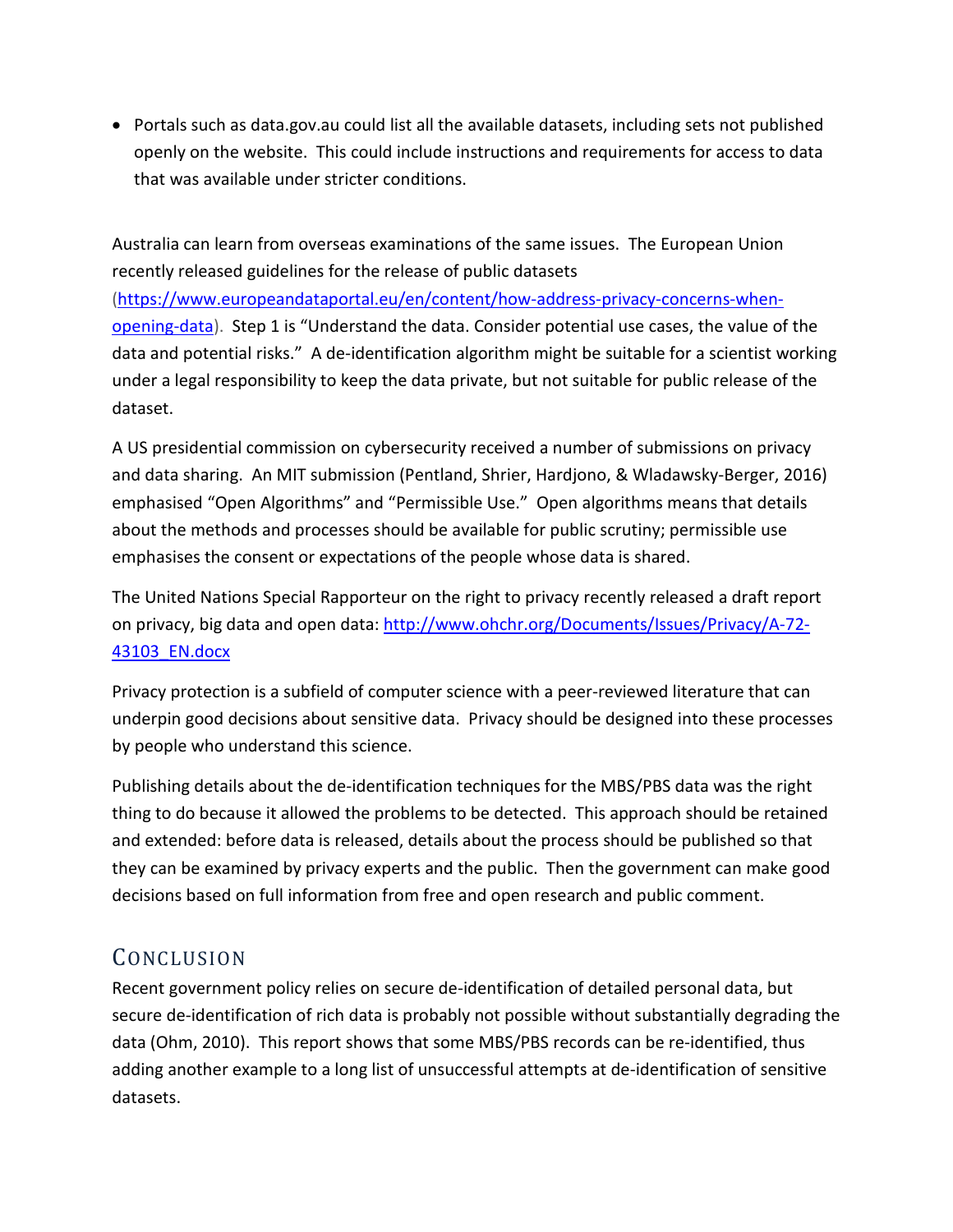These failures are not simply a result of choosing a bad method of de-identification. They reflect the inherent statistical fact that a small number of ordinary points of information is often enough to identify a person. Perturbing the data or decreasing its precision can improve privacy gradually, at considerable cost to accuracy. Removing rare individuals or rare events is a false hope because everyone is unique if enough information about them is known.

The proposed amendment to the Privacy Act to criminalise re-identification will not solve these problems. It will make them harder to detect, understand and avoid. It inhibits open public analysis and discussion, and hence makes personal data less secure.

There are exciting new ideas for provably privacy-preserving computation on sensitive data, including Differential Privacy, homomorphic encryption and multiparty computation. These ideas are being put into practice in Australia and overseas.

The Australian government holds vast quantities of information about individual Australians. It is not really "government data". It is data about people, entrusted to the government's care. Data about government should be published openly and freely - not so for sensitive data about people. That should be published only when a clear, public explanation of the encryption and anonymization methods has received enough peer review and public scrutiny to convince everyone that personal information will remain private. For some datasets, including the MBS/PBS unit-record level data, this is probably not possible.

Making more data available more widely could have many benefits, but the approach needs to be re-engineered with a better understanding of the risks. Australia really can become a leader in the data sciences by encouraging free and open research in privacy-preserving technologies for data sharing. Understanding which ideas don't work is a first step in innovation towards techniques that do.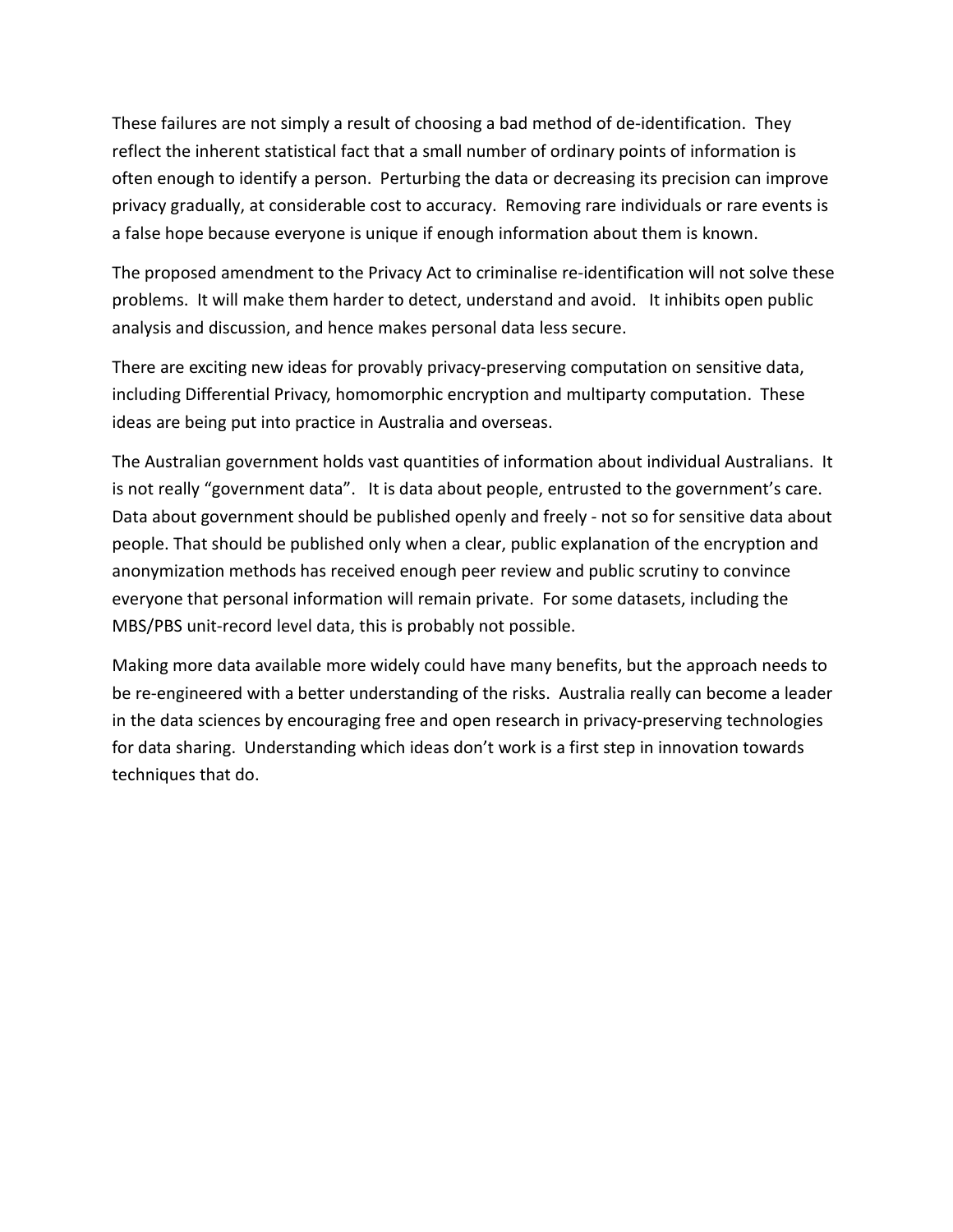## BIBLIOGRAPHY

- Abadi, M., Chu, A., Goodfellow, I., McMahan, B., Mironov, I., Talwar, K., & Zhang, L. (2016). Deep Learning with Differential Privacy. *23rd ACM Conference on Computer and Communications Security (ACM CCS).* Retrieved from http://research.google.com/pubs/pub45428.html
- Australian Government Productivity Commission. (2017). *Report on Data Availability and Use.* Retrieved from https://www.pc.gov.au/inquiries/completed/data-access/report
- Barbaro, M., & Zeller Jr, T. (2010, April 9). A Face Is Exposed for AOL Searcher No. 4417749. *The New York Times*.
- Bos, J., Lauter, K., & Naehrig, M. (2014, Aug). Private predictive analysis on encrypted medical data. *Journal of Biomedical Informatics, 50*, 234–243.
- Brandis, S. G. (2016). *Privacy Amendment (Re-identification Offence) Bill 2016.* Parliament of Australia. Retrieved from https://www.aph.gov.au/Parliamentary\_Business/Bills\_Legislation/Bills\_Search\_Results /Result?bId=s1047
- De Montjoye, Y.-A. e. (2013). Unique in the crowd: The privacy bounds of human mobility. *Scientific reports 3*.
- de Montjoye, Y.-A., Radaelli, L., Singh, V. K., & Pentland, A. ". (2015). Unique in the shopping mall: On the reidentifiability of credit card metadata. *Science, 347*(6221), 536-539.
- Duhigg, C. (2002, Feb 16). How Companies Learn Your Secrets. *The New York Times Magazine*.
- Dunlevy, S. (2015). *Some chemists are selling patients' prescription information so drug companies can increase their profits.* news.com.au.
- Dwork, C. (2008). Differential privacy: A survey of results. *International Conference on Theory and Applications of Models of Computation*.
- Erlich, Y., & Narayanan, A. (2014). Routes for breaching and protecting genetic privacy. *Nature Reviews Genetics, 15*(6), 409-421.
- Kaye, J. W. (2015). Dynamic consent: a patient interface for twenty-first century research networks. *European Journal of Human Genetics, 23*(2), 141-146.
- Li, N., Li, T., & Venkatasubramanian, S. (2007). t-closeness: Privacy beyond k-anonymity and ldiversity. *2007 IEEE 23rd International Conference on Data Engineering*, 106-115.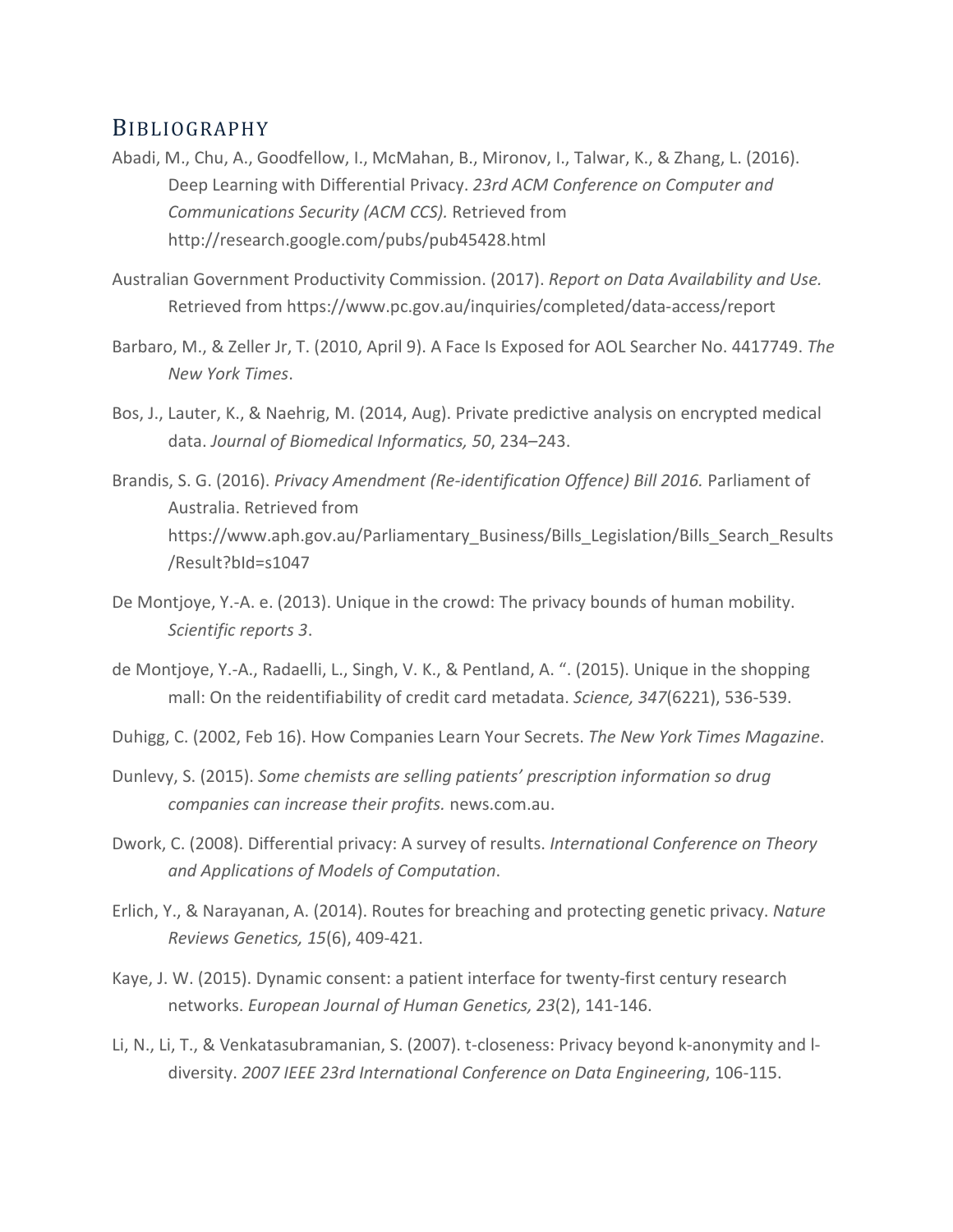- Machanavajjhala, A., Kifer, D., Gehrke, J., & Venkitasubramaniam, M. (2007). l-diversity: Privacy beyond k-anonymity. *ACM Transactions on Knowledge Discovery from Data (TKDD), 1*(1).
- Narayanan, A., & Shmatikov, V. (2008). Robust de-anonymization of large sparse datasets. *2008 IEEE Symposium on Security and Privacy (SP 2008)* (pp. 111-125). IEEE.
- Narayanan, A., & Shmatikov, V. (2010). Myths and fallacies of personally identifiable information. *Communications of the ACM 53.6*, 24-26. Retrieved from http://www.americanbar.org/content/dam/aba/migrated/2011\_build/law\_national\_sec urity/privacy and security.authcheckdam.pdf
- Narayanan, A., Shi, E., & Rubinstein, B. I. (2011). Link prediction by de-anonymization: How we won the Kaggle social network challenge. *The 2011 International Joint Conference on Neural Networks (IJCNN)* (pp. 1825-1834). IEEE.
- Ockenden, W. (2016, Sep 29). Computer researchers discover how to reverse encrypted medical information in Health Department data. ABC Radio PM. Retrieved from http://www.abc.net.au/radio/programs/pm/computer-researchers-discover-how-toreverse/7890732
- Ohm, P. (2010). Broken promises of privacy: Responding to the surprising failure of anonymization. *UCLA Law Review*. Retrieved from http://paulohm.com/classes/techpriv13/reading/wednesday/OhmBrokenPromisesofPri vacy.pdf
- Parliament of Australia. (2017, Feb). Senate Legal and Constitutional Affairs Legislation Committee, Report on the Privacy Amendment (Re-Identification Offence) bill, 2017. Retrieved from https://www.aph.gov.au/Parliamentary\_Business/Committees/Senate/Legal\_and\_Const itutional\_Affairs/PrivacyReidentification/Report
- Pentland, A., Shrier, D., Hardjono, T., & Wladawsky-Berger, I. (2016). *Towards an Internet of trusted data: a new framework for identity and data sharing - input to the commission on enhancing national cybersecurity.* MIT Connection Lab.
- Sanchez, D., Martinez, S., & Domingo-Ferrer, J. (2016, March 18). Comment on "unique in the shopping mall: on the reidentifiability of credit card metadata". *Science, 351*(6279).